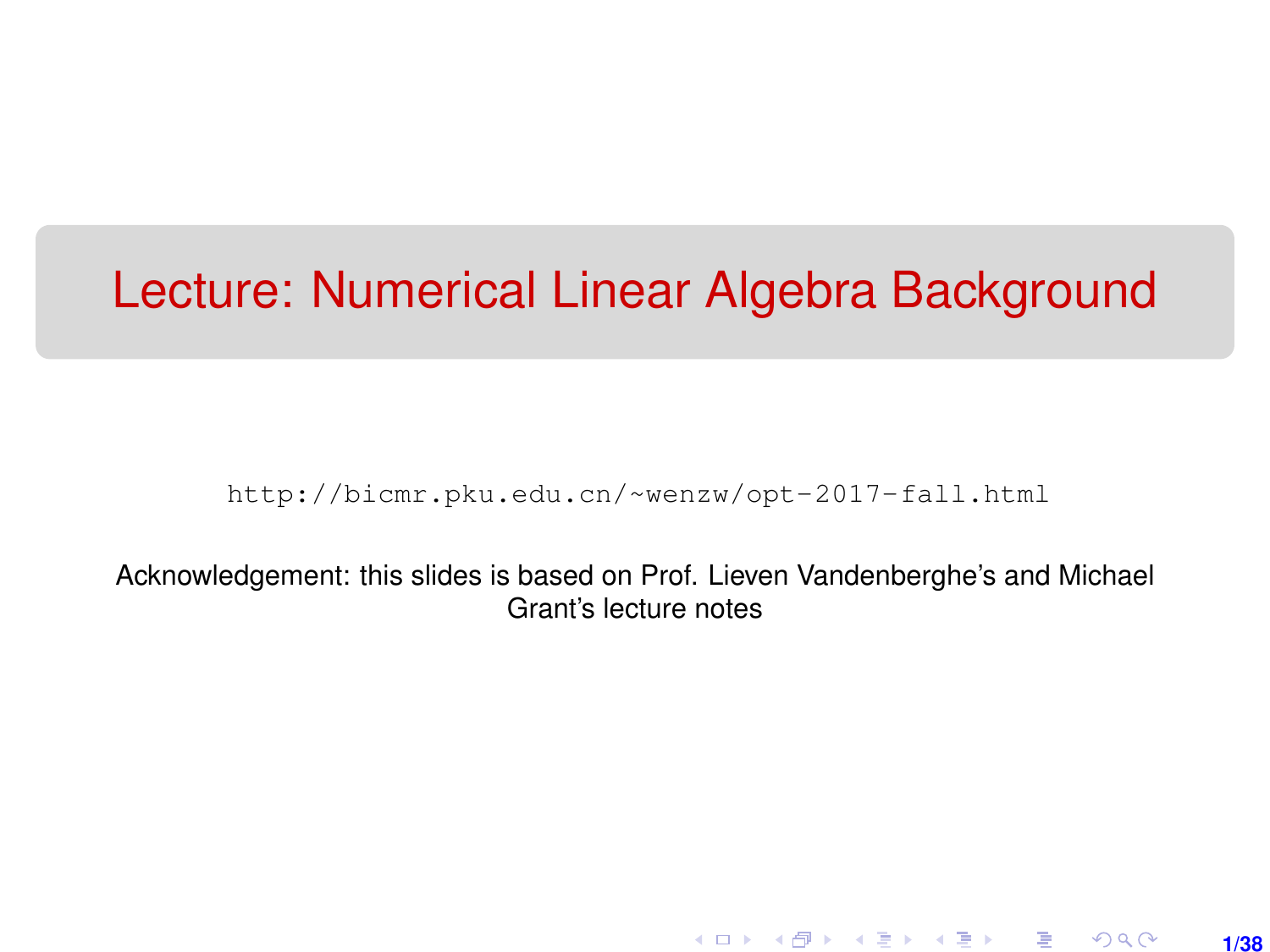- matrix structure and algorithm complexity
- solving linear equations with factored matrices
- LU, Cholesky, LDL<sup>T</sup> factorization
- **•** block elimination and the matrix inversion lemma

**2/38**

**KORKARK (EXIST) E MOOR** 

• sparse numerical linear algebra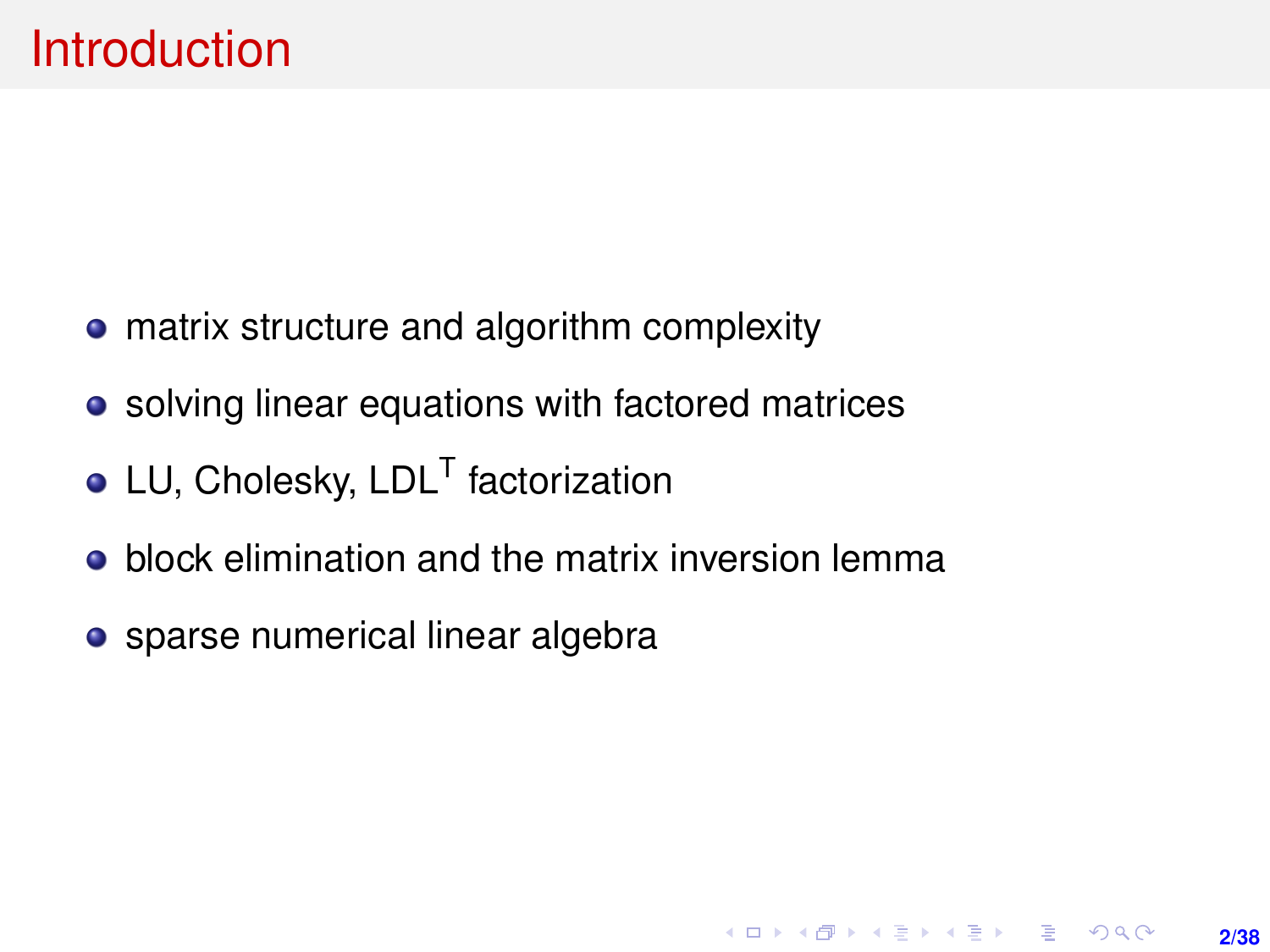### Matrix structure and algorithm complexity

cost (execution time) of solving  $Ax = b$  with  $A \in \mathbb{R}^{n \times n}$ 

- for general methods, grows as *n* 3
- **e** less if *A* is structured (banded, sparse, Toeplitz, ...)

#### **flop counts**

- flop (floating-point operation): one addition, subtraction, multiplication, or division of two floating-point numbers
- to estimate complexity of an algorithm: express number of flops as a (polynomial) function of the problem dimensions, and simplify by keeping only the leading terms
- not an accurate predictor of computation time on modern computers
- useful as a rough estimate of complexity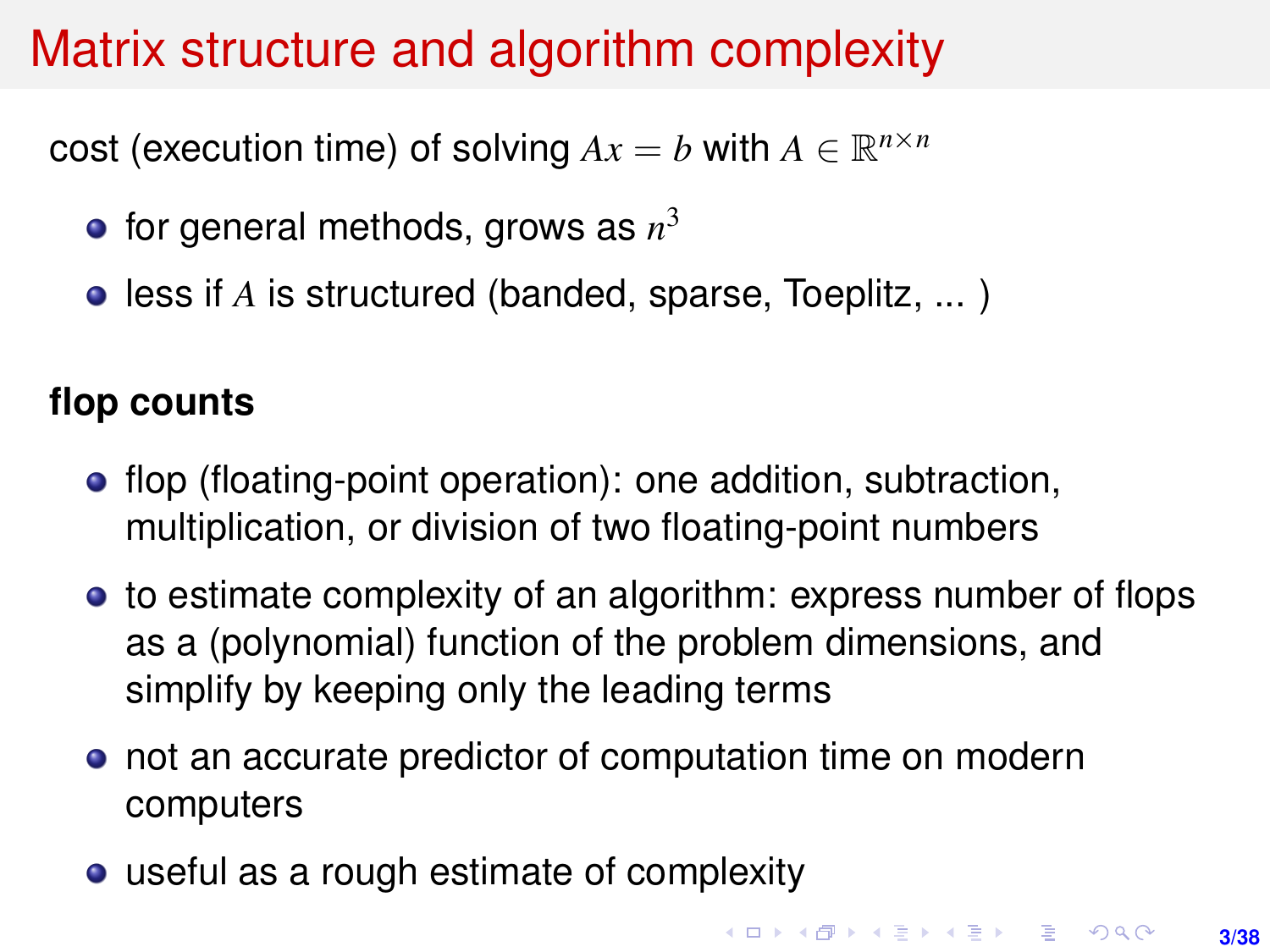vector-vector operations  $(x, y \in \mathbb{R}^n)$ 

- inner product  $x^T y$ : 2*n* − 1 flops (or 2*n* if *n* is large)
- **e** sum  $x + y$ , scalar multiplication  $\alpha x$ : *n* flops

**matrix-vector product**  $y = Ax$  with  $A \in \mathbb{R}^{m \times n}$ 

- *m*(2*n* − 1) flops (or 2*mn* if *n* large)
- 2*N* if *A* is sparse with *N* nonzero elements
- $2p(n+m)$  if  $A$  is given as  $A = UV^T, U \in \mathbb{R}^{m \times p}, V \in \mathbb{R}^{n \times p}$

**matrix-matrix product**  $C = AB$  with  $A \in \mathbb{R}^{m \times n}, B \in \mathbb{R}^{n \times p}$ 

- *mp*(2*n* − 1) flops (or 2*mnp* if *n* large)
- less if *A* and/or *B* are sparse
- $(1/2)m(m+1)(2n-1) \approx m^2n$  if  $m = p$  and *C* symmetric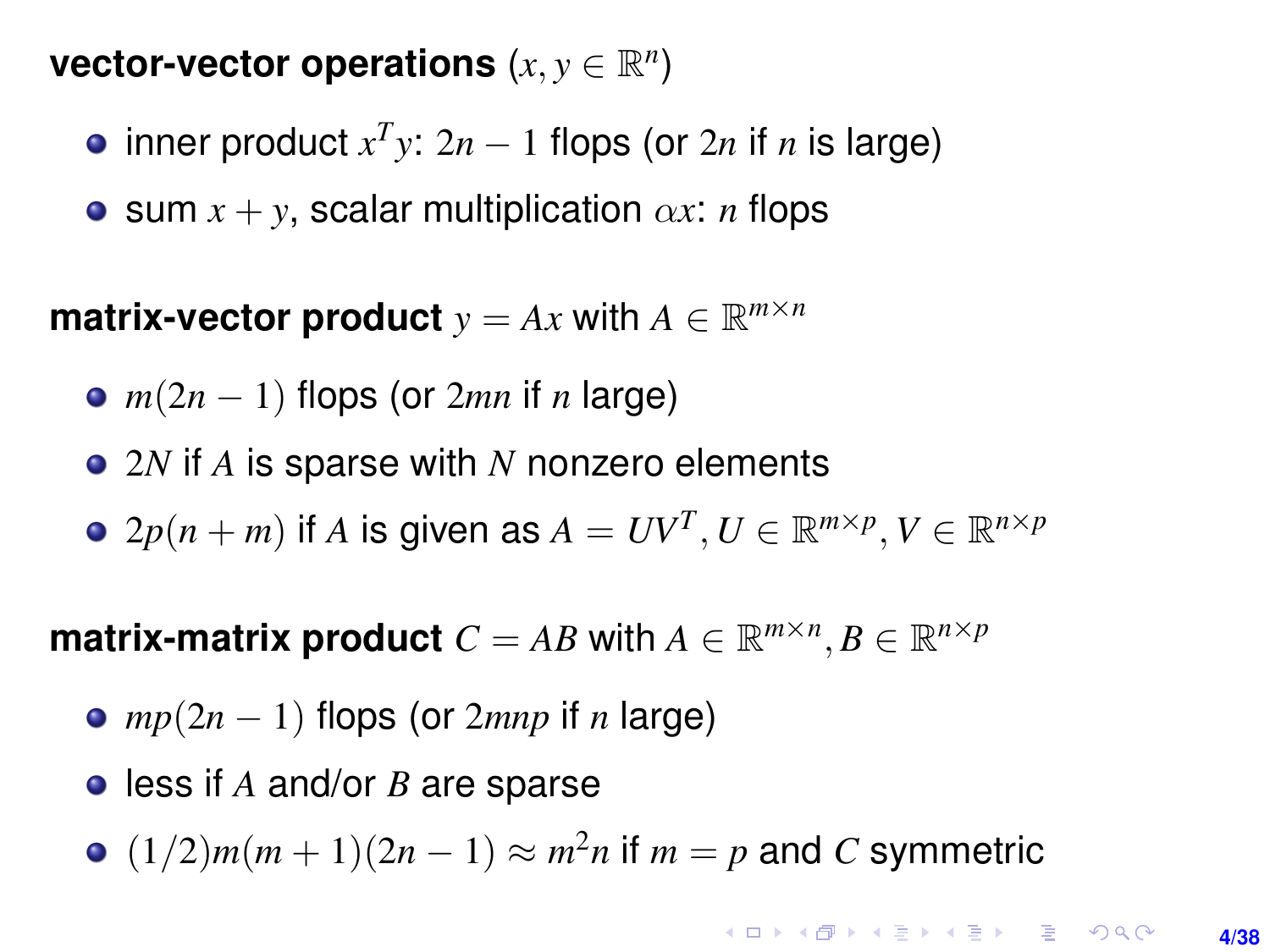written by people who had the foresight to understand the future benefits of a standard suite of "kernel" routines for linear algebra. created and orgnized in three *levels*:

- *Level 1*, 1973-1977: *O*(*n*) vector operations: addition, scaling, dot product, norms
- Level 2, 1984-1986:  $O(n^2)$  matrix-vector operations: matrix-vector product, trigular matrix-vector solves, rank-1 and symmetric rank-2 updates
- Level 3, 1987-1990:  $O(n^3)$  matrix-matrix operations: matrix-matrix products, trigular matrix solves, low-rank updates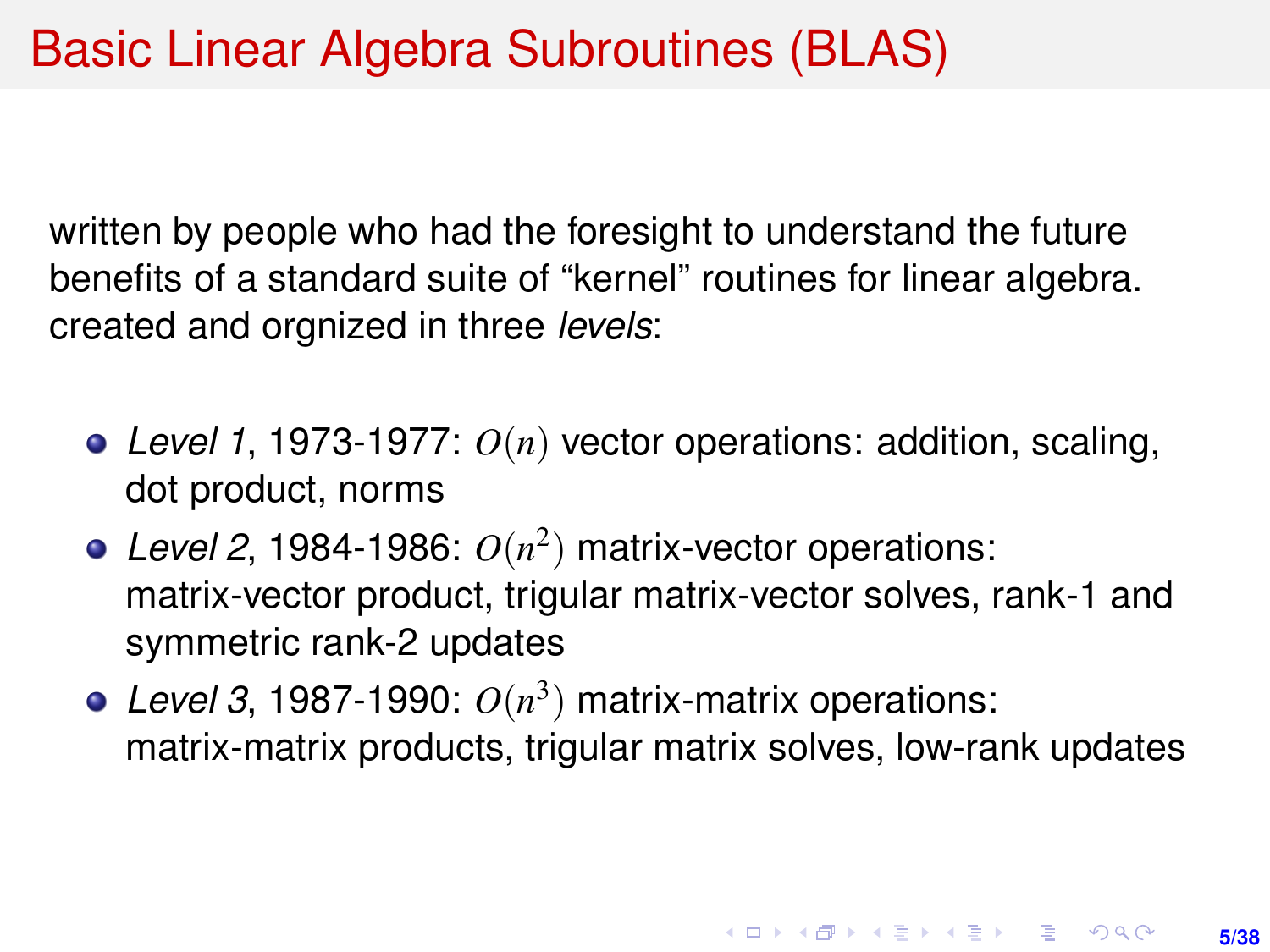### BLAS operations

- Level 1 addition/scaling  $\alpha x, \alpha x + y$ dot products, norms
	- $T$ *y*,  $||x||_2$ ,  $||x||_1$
- Level 2 matrix/vector products  $rank 1$  updates  $rank 2 update$ triangular solves

$$
\alpha Ax + \beta y, \quad \alpha A^{T}x + \beta yA + \alpha xy^{T}, \quad A + \alpha xx^{T}A + \alpha xy^{T} + \alpha yx^{T}\alpha T^{-1}x, \quad \alpha T^{-T}x
$$

 $L$ evel 3 matrix/matrix products *R*  $k$  updates rank-*k* updates triangular solves

$$
\alpha AB + \beta C, \quad \alpha AB^{T} + \beta C
$$
  
\n
$$
\alpha A^{T}B + \beta C, \quad \alpha A^{T}B^{T} + \beta C
$$
  
\n
$$
\alpha A^{T} + \beta C, \quad \alpha A^{T}A + \beta C
$$
  
\n
$$
\alpha A^{T}B + \alpha B^{T}A + \beta C
$$
  
\n
$$
\alpha T^{-1}C, \quad \alpha T^{-T}C
$$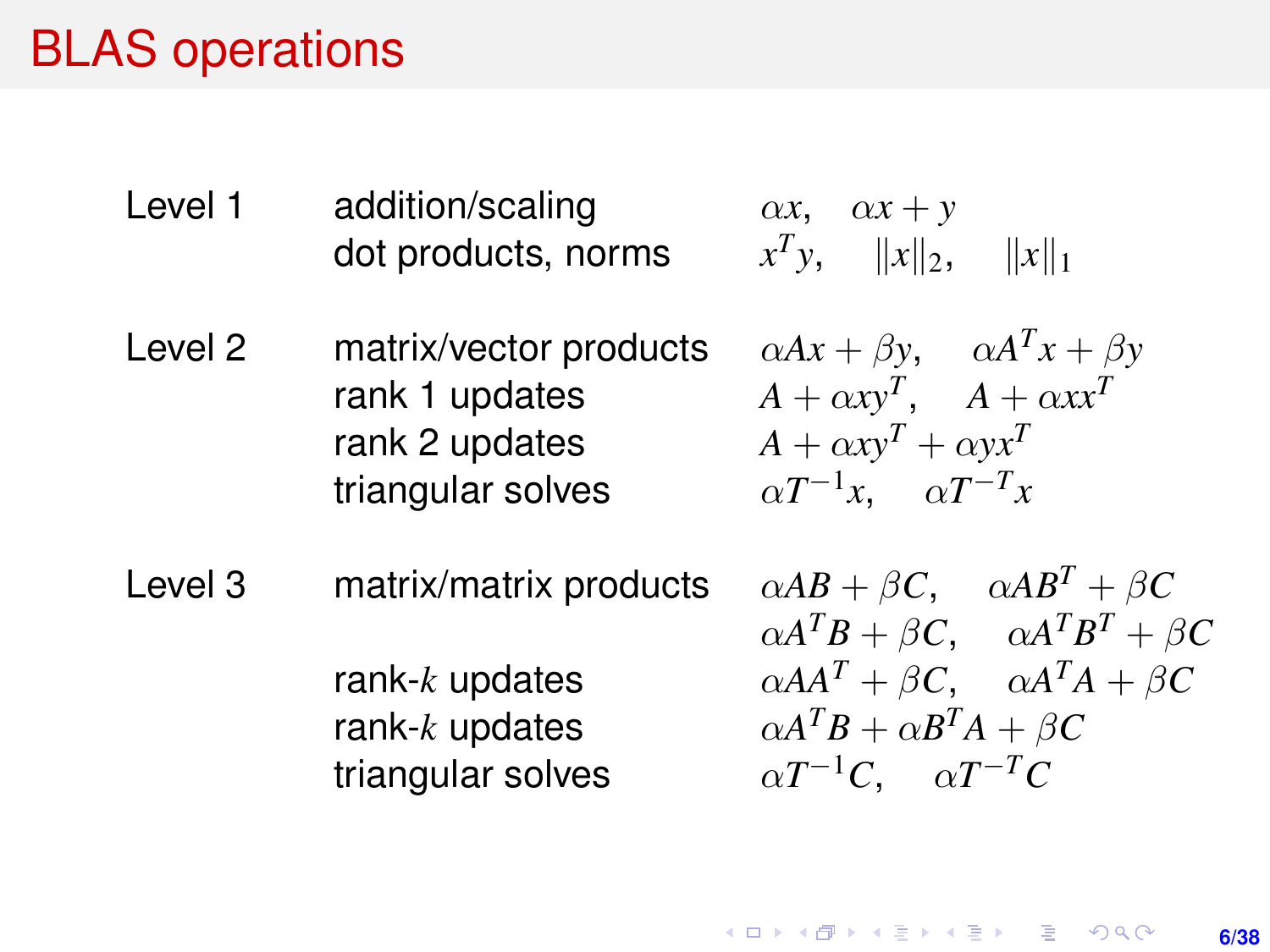### <span id="page-6-0"></span>Level 1 BLAS naming convention

BLAS routines have a Fortran-inspired naming convention:

cblas\_ X XXXX prefix data type operation

data types:

- s single precision real d double precision real
- c single precision complex z double precision complex

operations:

$$
\begin{array}{ll}\n\text{axpy} & y \leftarrow \alpha x + y \\
\text{nrm2} & r \leftarrow ||x||_2 = \sqrt{x^T x} \quad \text{asum} \quad r \leftarrow ||x||_1 = \sum_i |x_i|\n\end{array}
$$

example:

cblas\_ddot double precision real dot product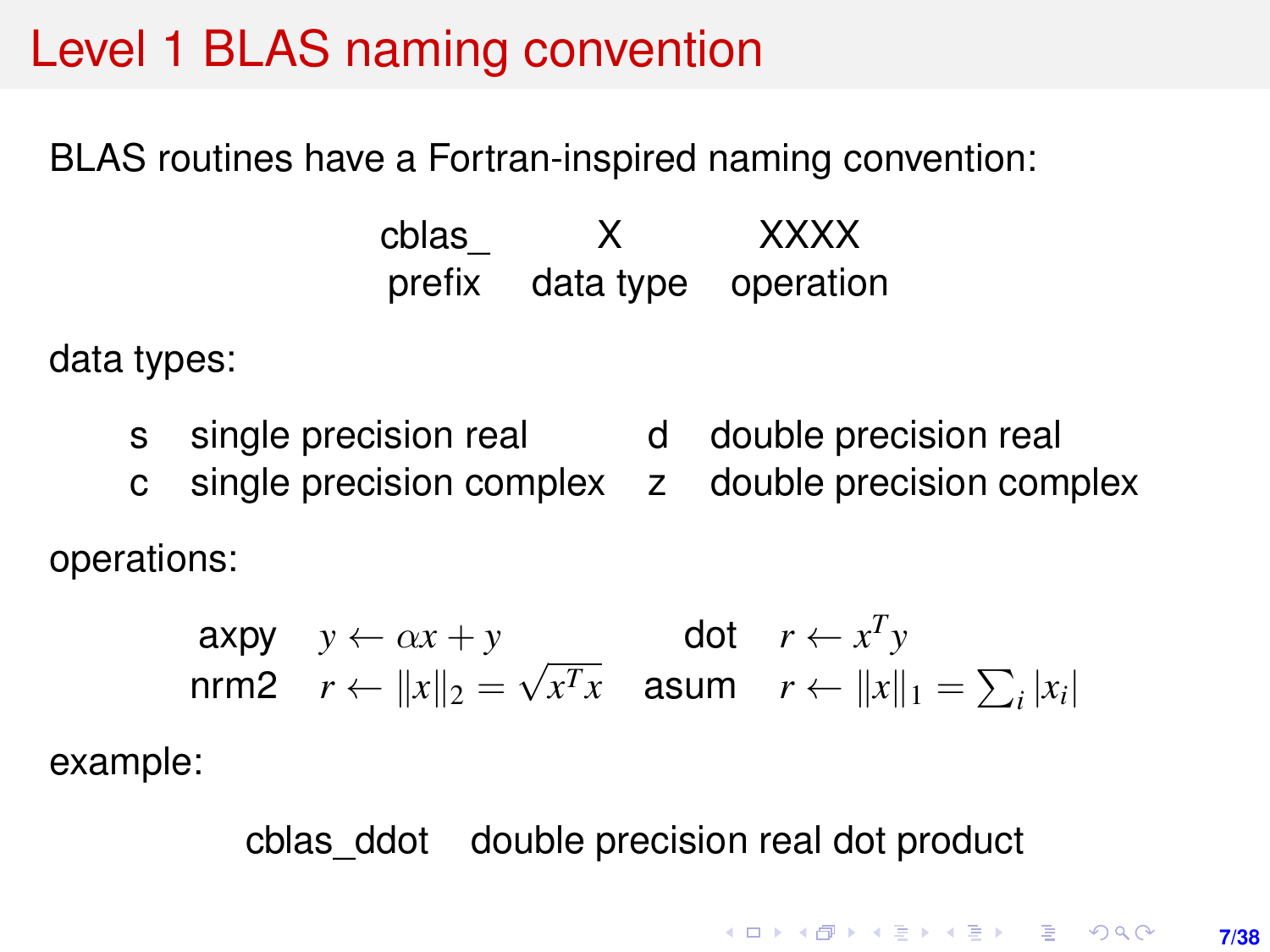# <span id="page-7-0"></span>BLAS naming convention: Level 2/3

cblas X XX XXX prefix data type structure operation matrix structure:

tr triangular tp packed triangular tb banded triangular sy symmetric sp packed symmetric sb banded symmetric hy Hermitian hp packed Hermitian hn banded Hermitian ge general gb banded general

operations:

 $\textsf{mv} \quad y \leftarrow \alpha Ax + \beta y \qquad \textsf{sv} \quad x \leftarrow A^{-1}x \text{ (triangular only)}$ r  $A \leftarrow A + xx^T$  r2  $A \leftarrow A + xy^T + yx^T$ mm  $C \leftarrow \alpha AB + \beta C$  r2k  $C \leftarrow \alpha AB^T + \alpha BA^T + \beta C$ example:

**8/38** cblas\_dtrmv double precision real triangular matrix-vector product cblas dsyr2k double precision real [sym](#page-6-0)[m](#page-8-0)[etr](#page-7-0)[ic](#page-8-0) [r](#page-0-0)[an](#page-37-0)[k-](#page-0-0)[2k](#page-37-0) [u](#page-0-0)[pda](#page-37-0)te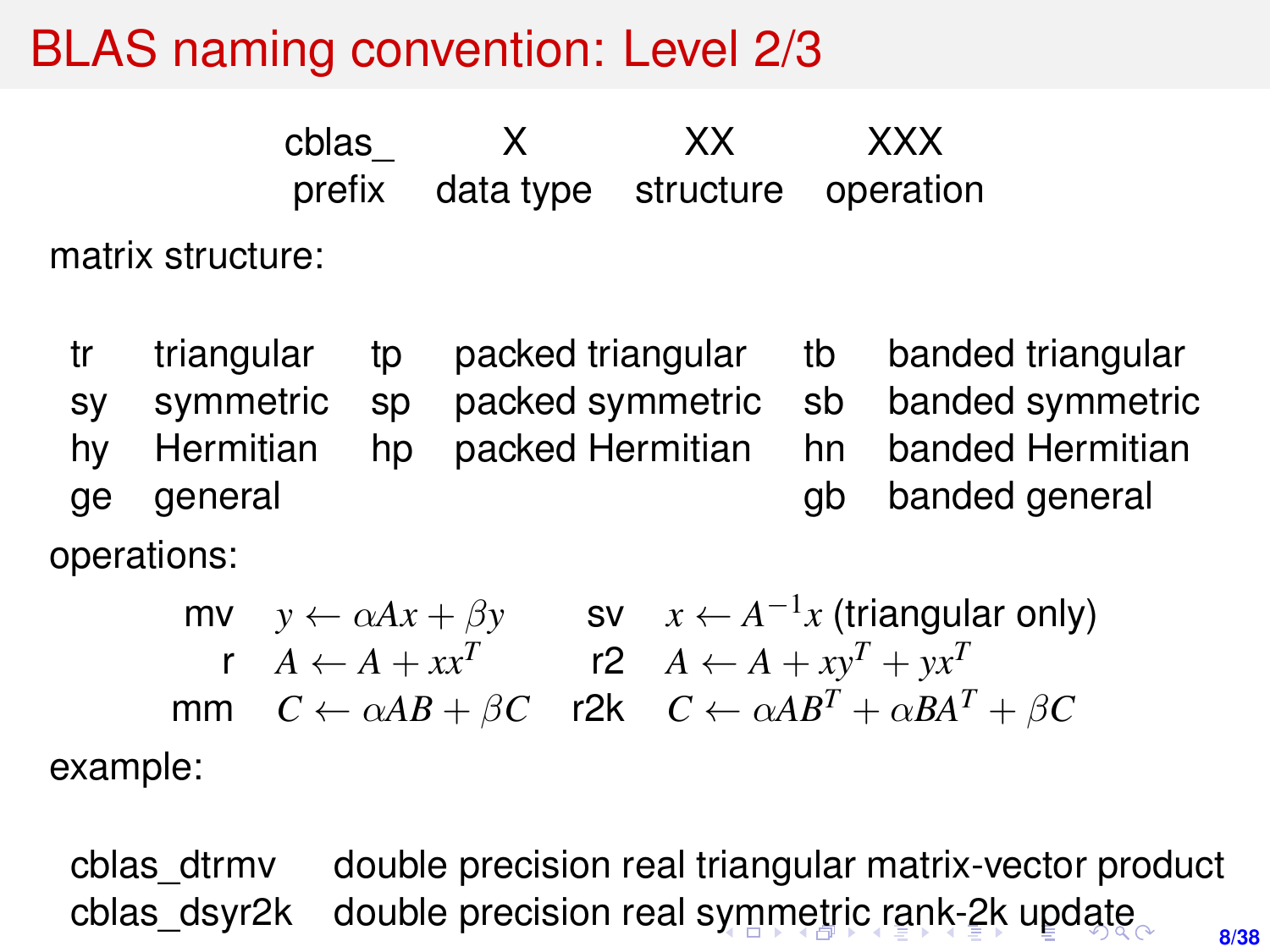### <span id="page-8-0"></span>Using BLAS efficiently

always choose a higher-level BLAS routine over multiple calls to a lower-level BLAS routine

$$
A \leftarrow A + \sum_{i=1}^{k} x_i y_i^T, \quad A \in \mathbb{R}^{m \times n}, x_i \in \mathbb{R}^m, y_i \in \mathbb{R}^n
$$

two choices: *k* seperate calls to the Level 2 routine cblas\_dger

$$
A \leftarrow A + x_1 y_1^T, \quad \dots \quad A \leftarrow A + x_k y_k^T
$$

or a single call to the Level 3 routine cblas dgemm

$$
A \leftarrow A + XY^T, \quad X = [x_1 \dots x_k], \quad Y = [y_1 \dots y_k]
$$

the Level 3 choice will perform much better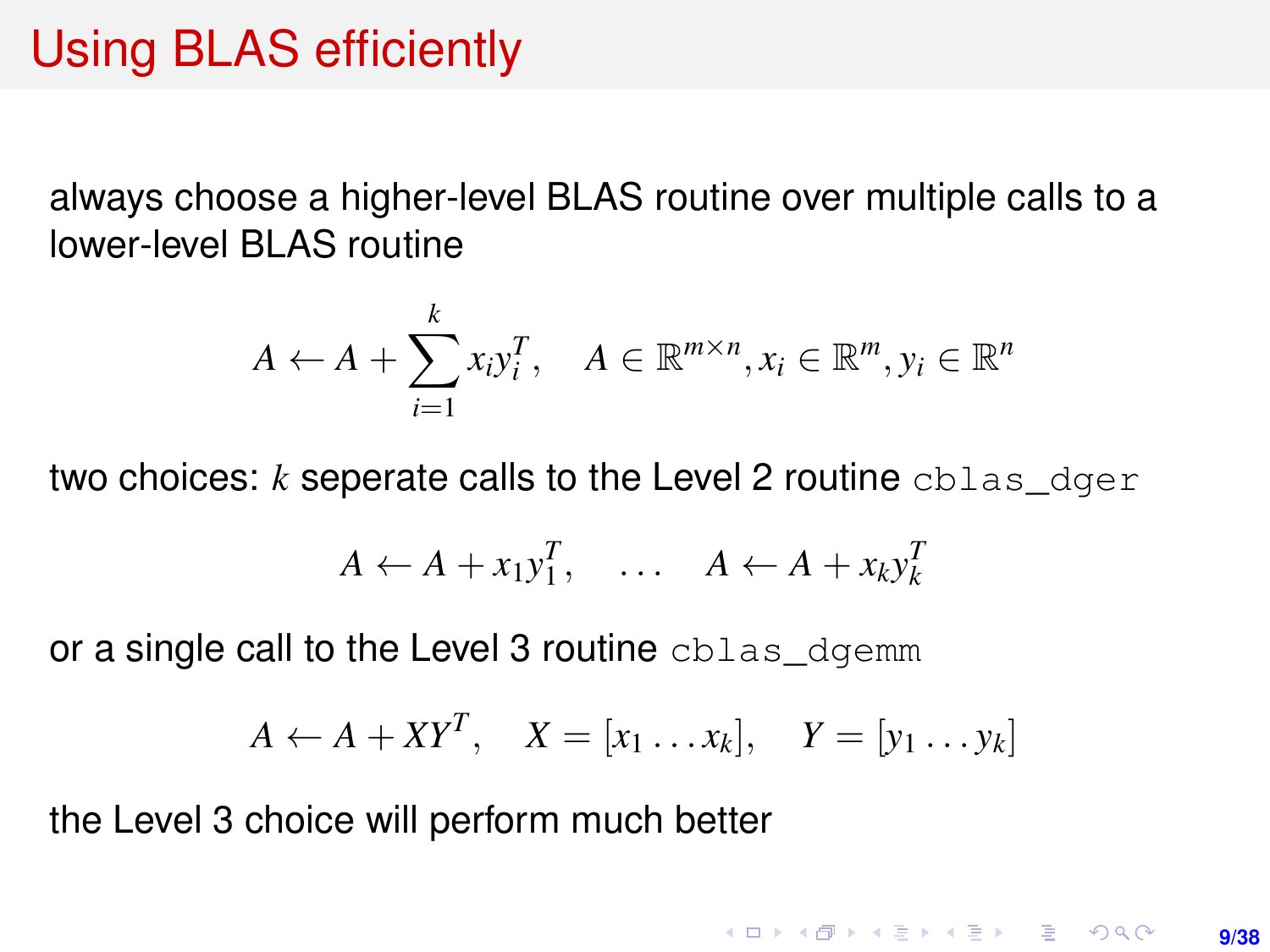#### Is BLAS necessary?

why use BLAS when writing your own routines is so easy?

$$
A \leftarrow A + XY^T, \quad A \in \mathbb{R}^{m \times n}, x_i \in \mathbb{R}^{m \times p}, y_i \in \mathbb{R}^{n \times p}
$$

$$
A_{ij} \leftarrow A_{ij} + \sum_{k=1}^p X_{ik} Y_{jk}
$$

void matmutadd( int m, int n, int p, double\*  $A$ , const double\* X, const double\* Y ) { int i,  $i$ , k; for (  $i = 0$  ;  $i < m$  ;  $++i$  ) for (  $\dot{1} = 0$  ;  $\dot{1} < n$  ;  $\dot{+}$  +  $\dot{1}$  ) for (  $k = 0$  ;  $k < p$  ;  $++k$  )  $A[i + j * n]$  +=  $X[i + k * p] * Y[j + k * p]$ ; }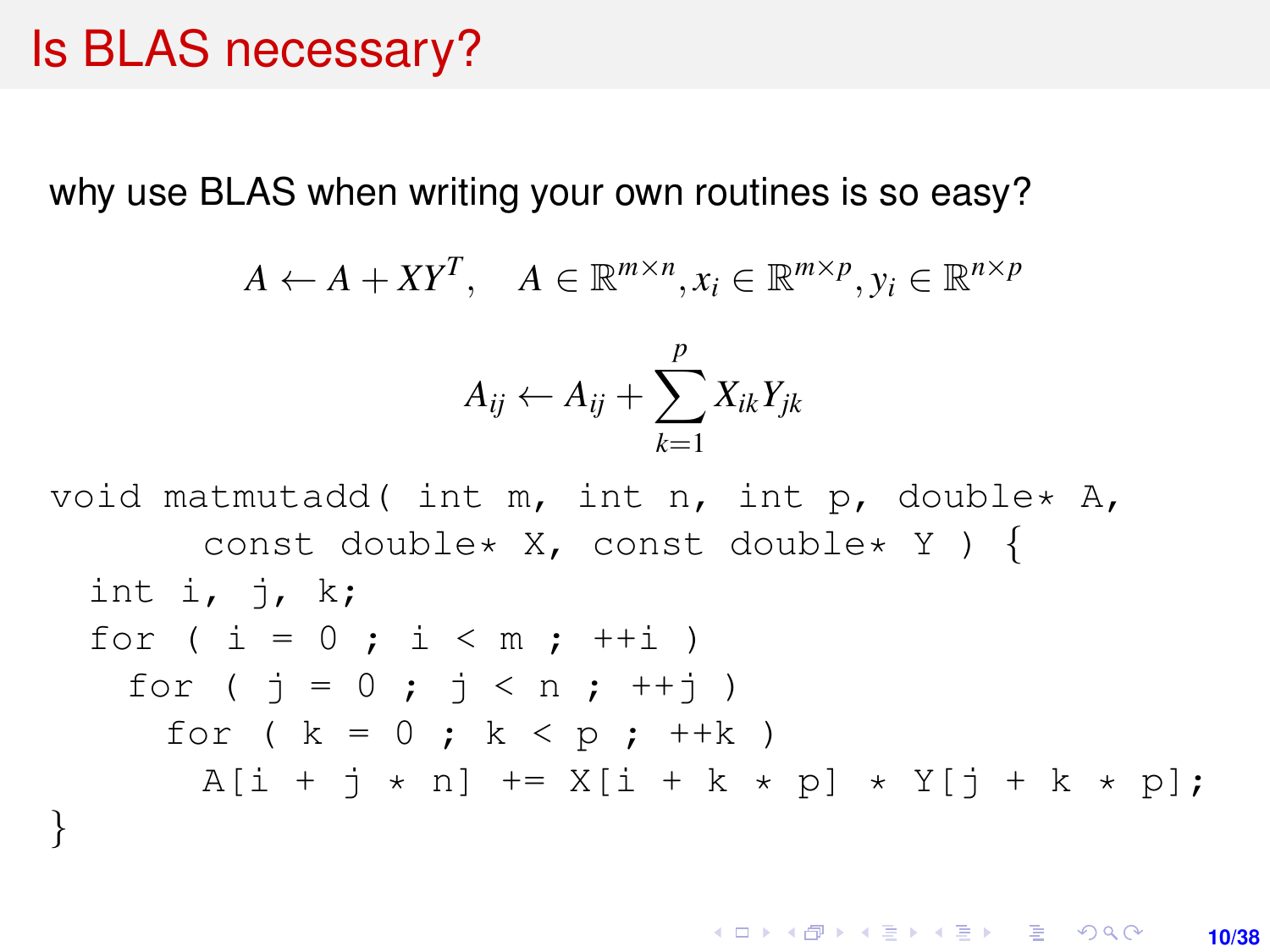- tuned/optimized BLAS will ran faster than your home-brew version — often  $10\times$  or more
- BLAS is tuned by selecting block sizes that fit well with your processor, cache sizes
- ATLAS (automatically tuned linear algebra software)

<http://math-atlas.sourceforge.net>

uses automated code generation and testing methods to *generate* an optimized BLAS library for a specific computer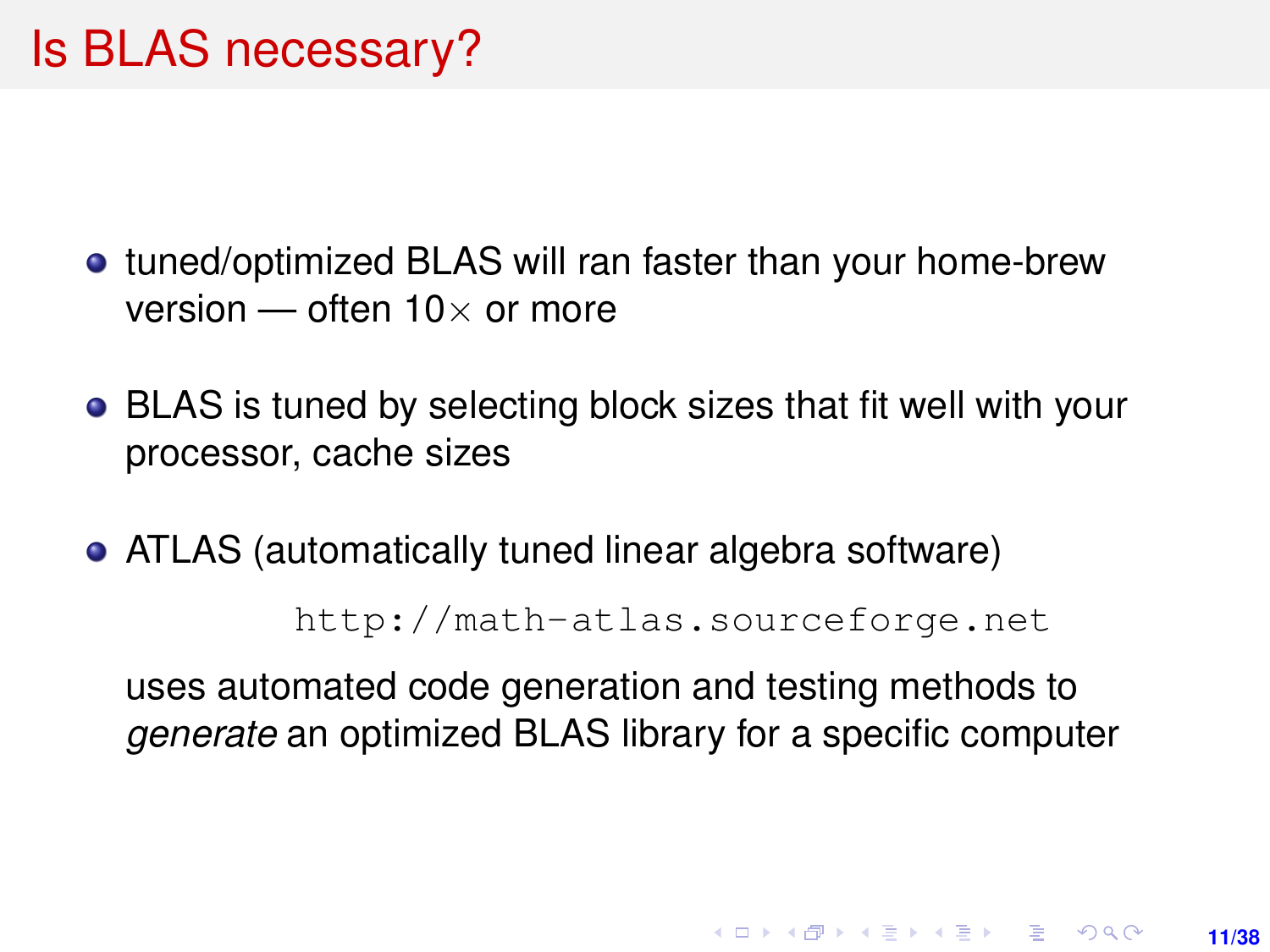LAPACK contains routines for solving linear systems and performing common matrix decompositions and factorizations

- **•** first release: February 1992; latest version (3.0): May 2000
- **•** supercedes predecessors EISPACK and LINPACK
- supports same data types (single/double precision, real/complex) and matrix structure types (symmetric, banded, . . . ) as BLAS
- uses BLAS for internal computations
- **•** routines divided into three categories: *auxiliary* routines, *computational* routines, and *driver* routines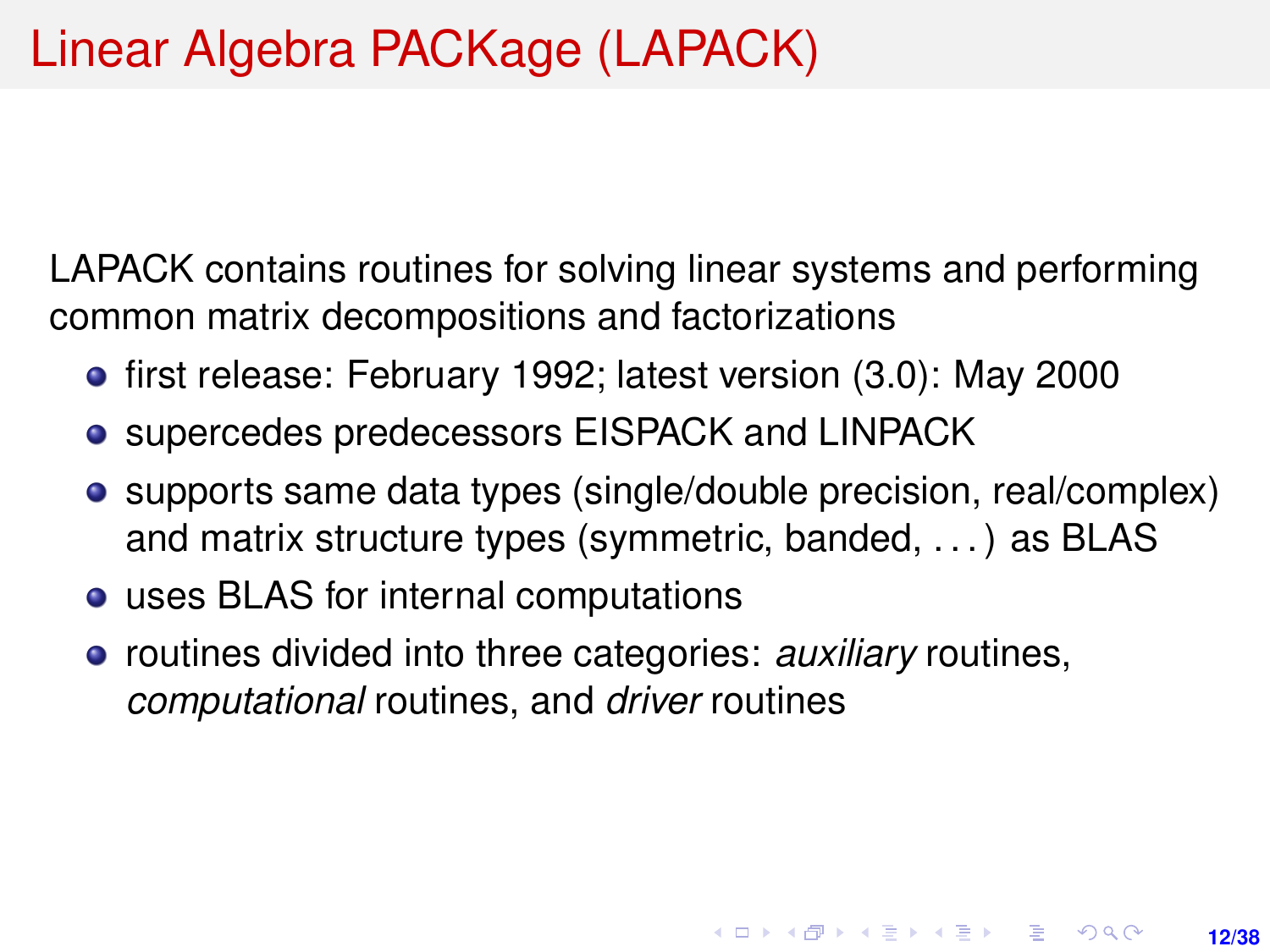compitational routines perform single, specific tasks

- factorizations: *LU*, *LL<sup>T</sup>* /*LLH*, *LDL<sup>T</sup>* /*LDLH*, *QR*, *LQ*, *QRZ*, generalized *QR* and *RQ*
- symmetric/Hermitian and nonsymmetric eigenvalue decomposition
- singular value decompositions
- generalized eigenvalue and singular value decomposition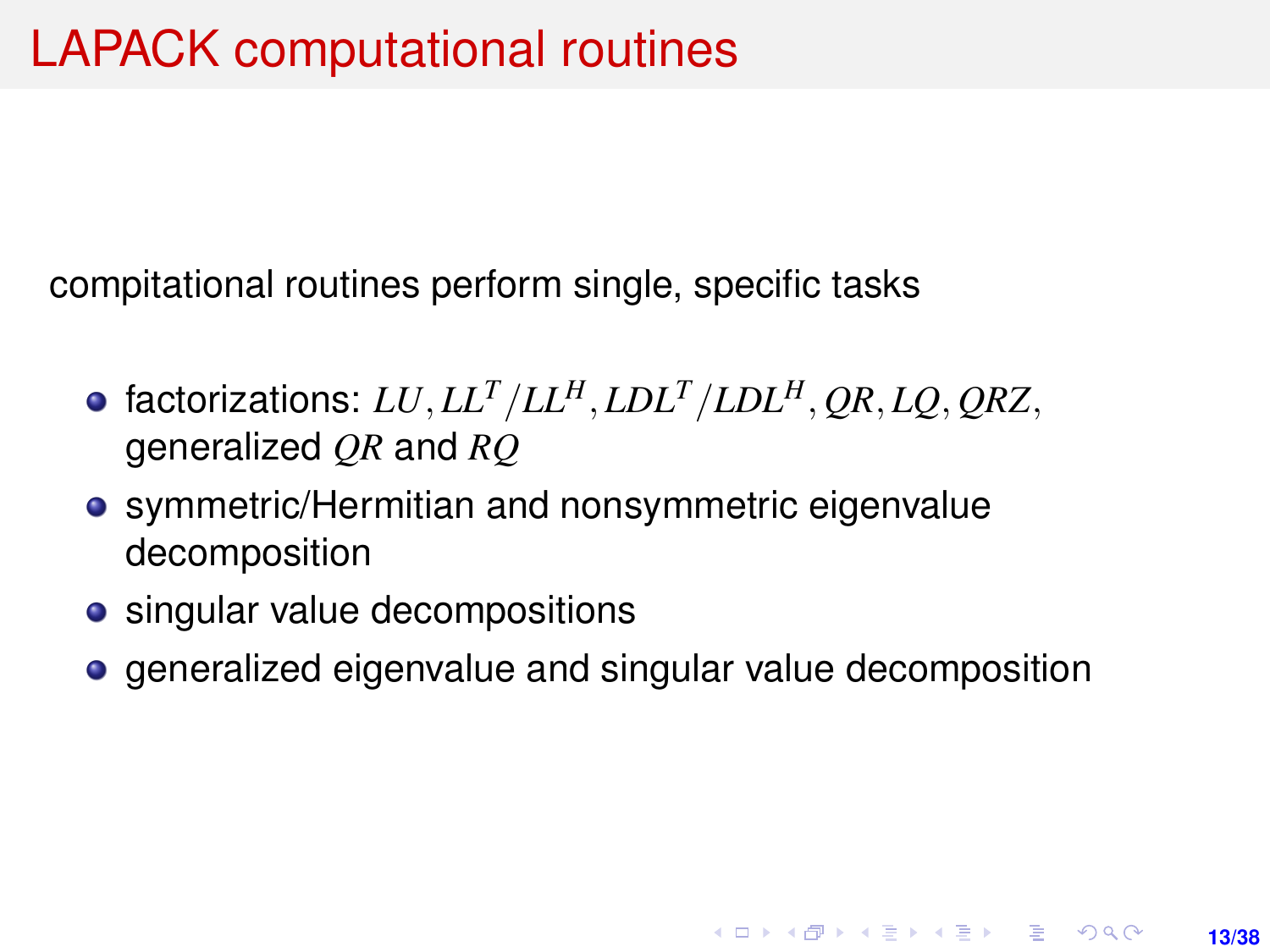driver routines call a sequence of computational routines to solve standard linear algebra problems, such as

- $\bullet$  linear equations:  $AX = B$
- **•** linear least square: minimize<sub>x</sub> $||b Ax||_2$
- **e** linear least-norm:

 $\text{minimize}_{x} \quad ||c - Ax||_2$  minimize<sub>y</sub>  $||y||_2$ subject to  $Bx = d$  subject to  $d = Ax + By$ 

**14/38**

**KORKARK A BIK BIKA A GA A GA A GA A BIKA A BIKA A BIKA A BIKA A BIKA A BIKA A BIKA A BIKA A BIKA A BIKA A BIKA**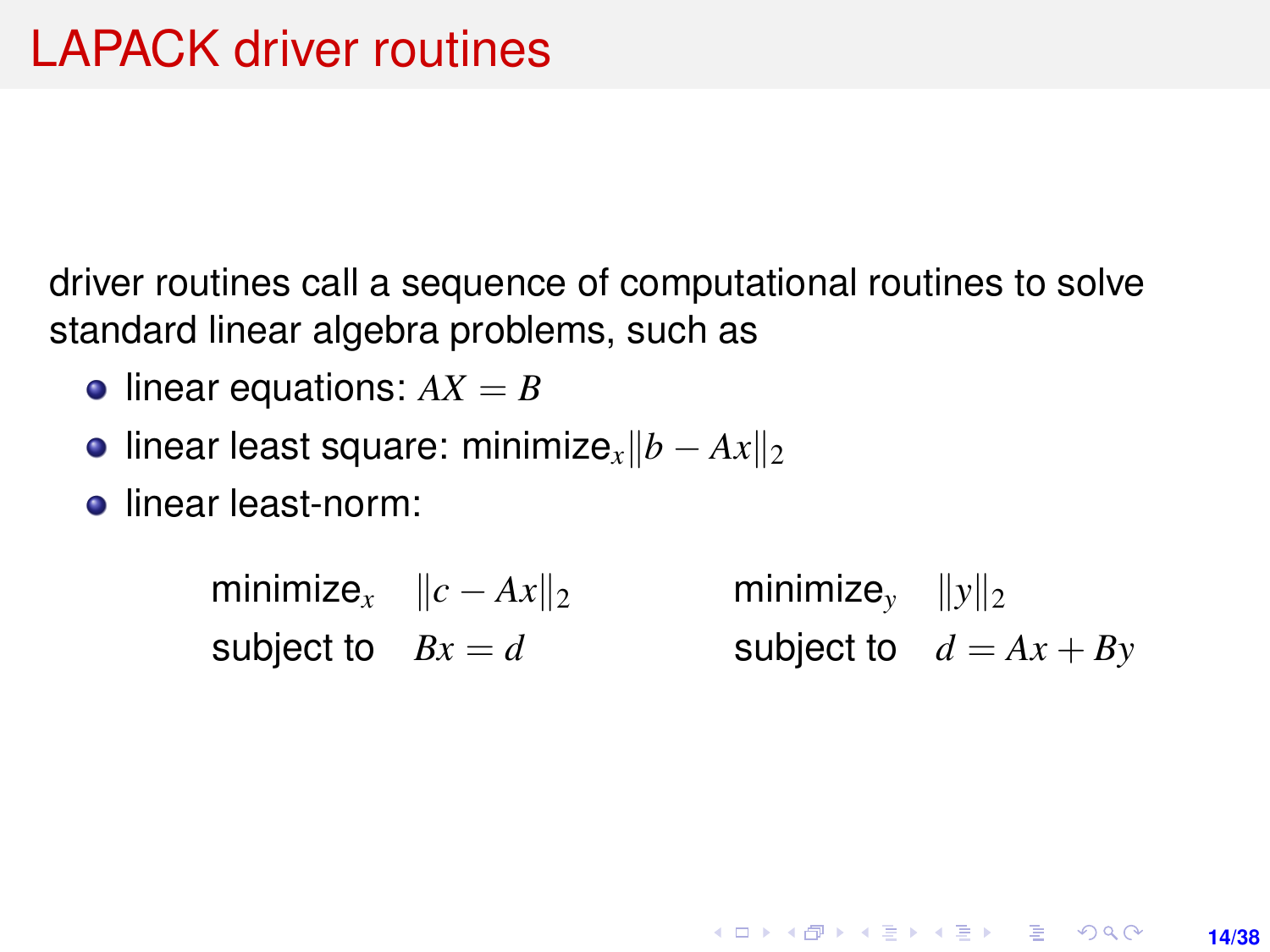#### Linear equations that are easy to solve

**diagonal matrices**  $(a_{ij} = 0 \text{ if } i \neq j)$ : *n* flops

$$
x = A^{-1}b = (b_1/a_{11}, ..., b_n/a_{nn})
$$

**lower triangular** ( $a_{ij} = 0$  if  $j > i$ ):  $n^2$  flops

$$
x_1 := b_1/a_{11}
$$
  
\n
$$
x_2 := (b_2 - a_{21}x_1)/a_{22}
$$
  
\n
$$
x_3 := (b_3 - a_{31}x_1 - a_{32}x_2)/a_{33}
$$
  
\n
$$
\vdots
$$
  
\n
$$
x_n := (b_n - a_{n1}x_1 - a_{n2}x_2 - \cdots - a_{n,n-1}x_{n-1})/a_{nn}
$$

called forward substitution

**upper triangular** ( $a_{ij} = 0$  if  $j < i$ ):  $n^2$  flops via backward substitution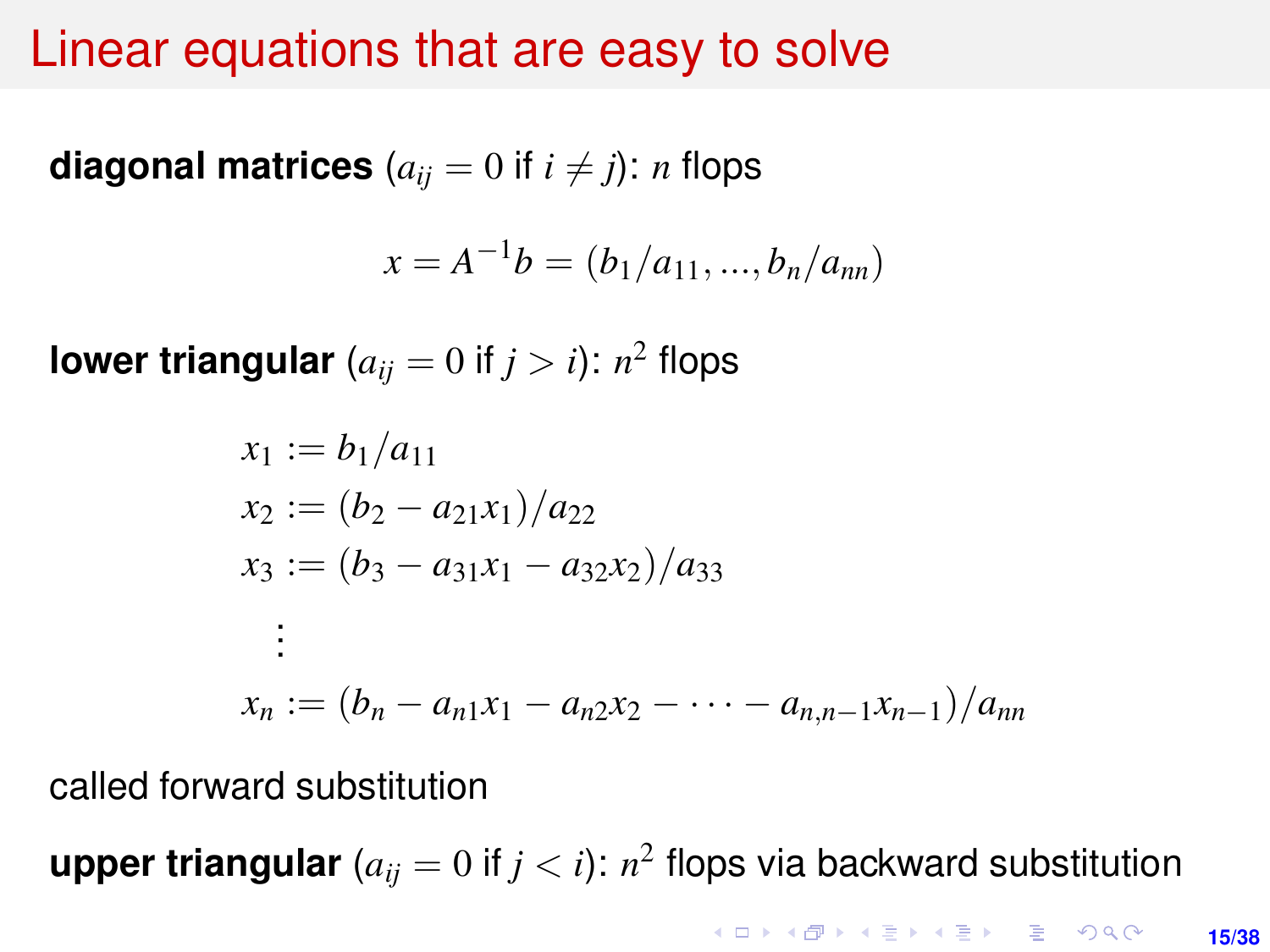$\mathbf{orth}\mathbf{ogonal}\mathbf{ matrices}\colon A^{-1}=A^{T}$ 

- $2n^2$  flops to compute  $x = A^Tb$  for general  $A$
- **e** less with structure, *e.g.*, if  $A = I 2uu^T$  with  $||u||_2 = 1$ , we can compute  $x = A^T b = b - 2(u^T b)u$  in  $4n$  flops

#### **permutation matrices**:

$$
a_{ij} = \begin{cases} 1 & j = \pi_i \\ 0 & \text{otherwise} \end{cases}
$$

where  $\pi = (\pi_1, \pi_2, ..., \pi_n)$  is a permutation of  $(1, 2, ..., n)$ 

- $\text{interpretation: } Ax = (x_{\pi_1}, ..., x_{\pi_n})$
- satisfies  $A^{-1} = A^T$ , hence cost of solving  $Ax = b$  is 0 flops example:

 $\sqrt{ }$ 0 1 0 1  $\sqrt{ }$ 0 0 1 1  $A^{-1} = A^T =$  $A =$ 0 0 1 1 0 0  $\overline{1}$  $\overline{1}$  $\overline{1}$ 1 0 0 0 1 0 

**16/38**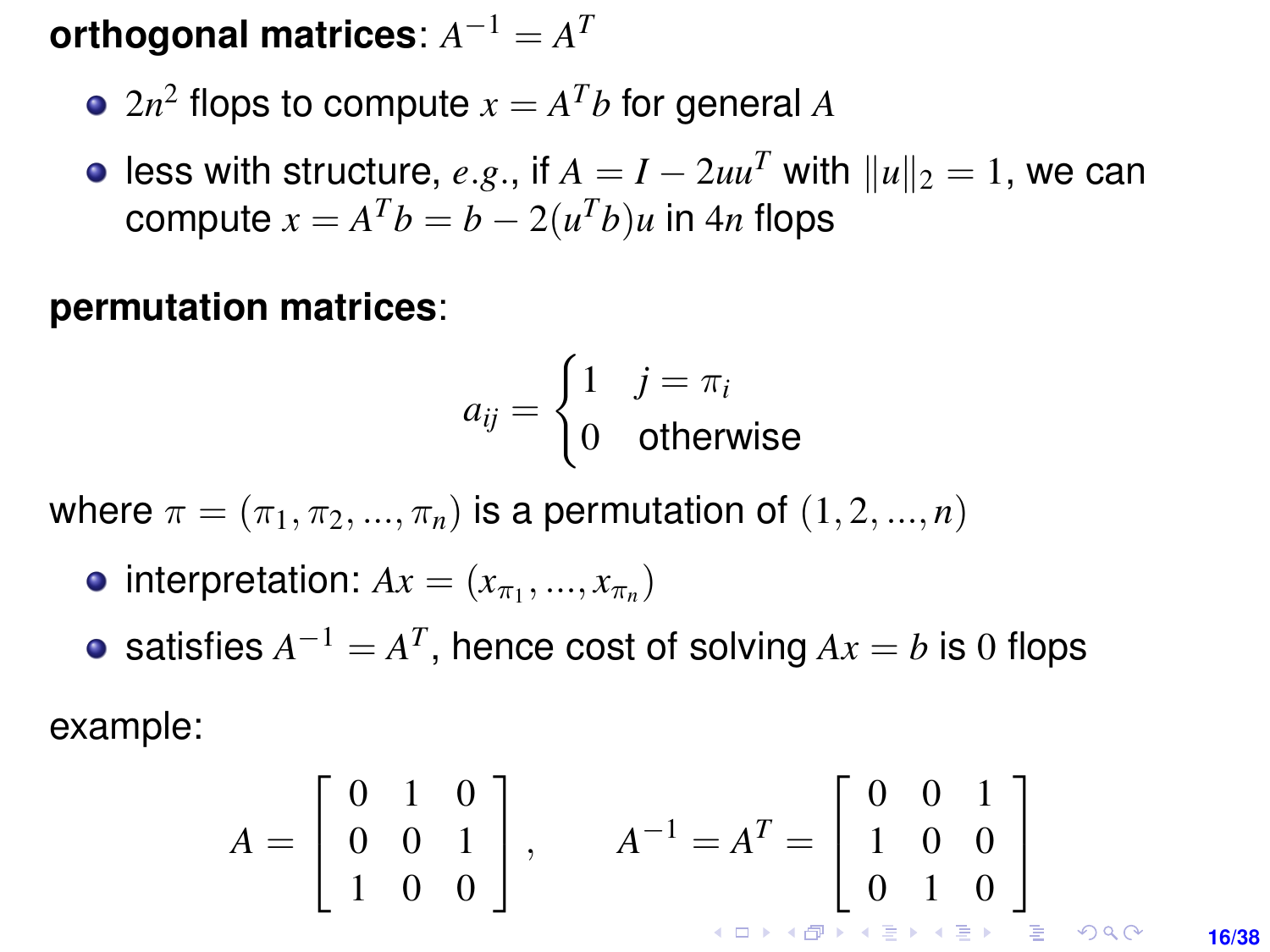#### The factor-solve method for solving  $Ax = b$

factor *A* as a product of simple matrices (usually 2 or 3):

$$
A=A_1A_2\cdots A_k
$$

(*A<sup>i</sup>* diagonal, upper or lower triangular, etc)

compute  $x = A^{-1}b = A_k^{-1} \cdots A_2^{-1} A_1^{-1}b$  by solving *k* 'easy' equations

$$
A_1x_1 = b
$$
,  $A_2x_2 = x_1$ , ...,  $A_kx = x_{k-1}$ 

cost of factorization step usually dominates cost of solve step

#### **equations with multiple righthand sides**

$$
Ax_1 = b_1
$$
,  $Ax_2 = b_2$ , ...,  $Ax_m = b_m$ 

cost: one factorization plus *m* solves

**KORKAR KERKER E DAG 17/38**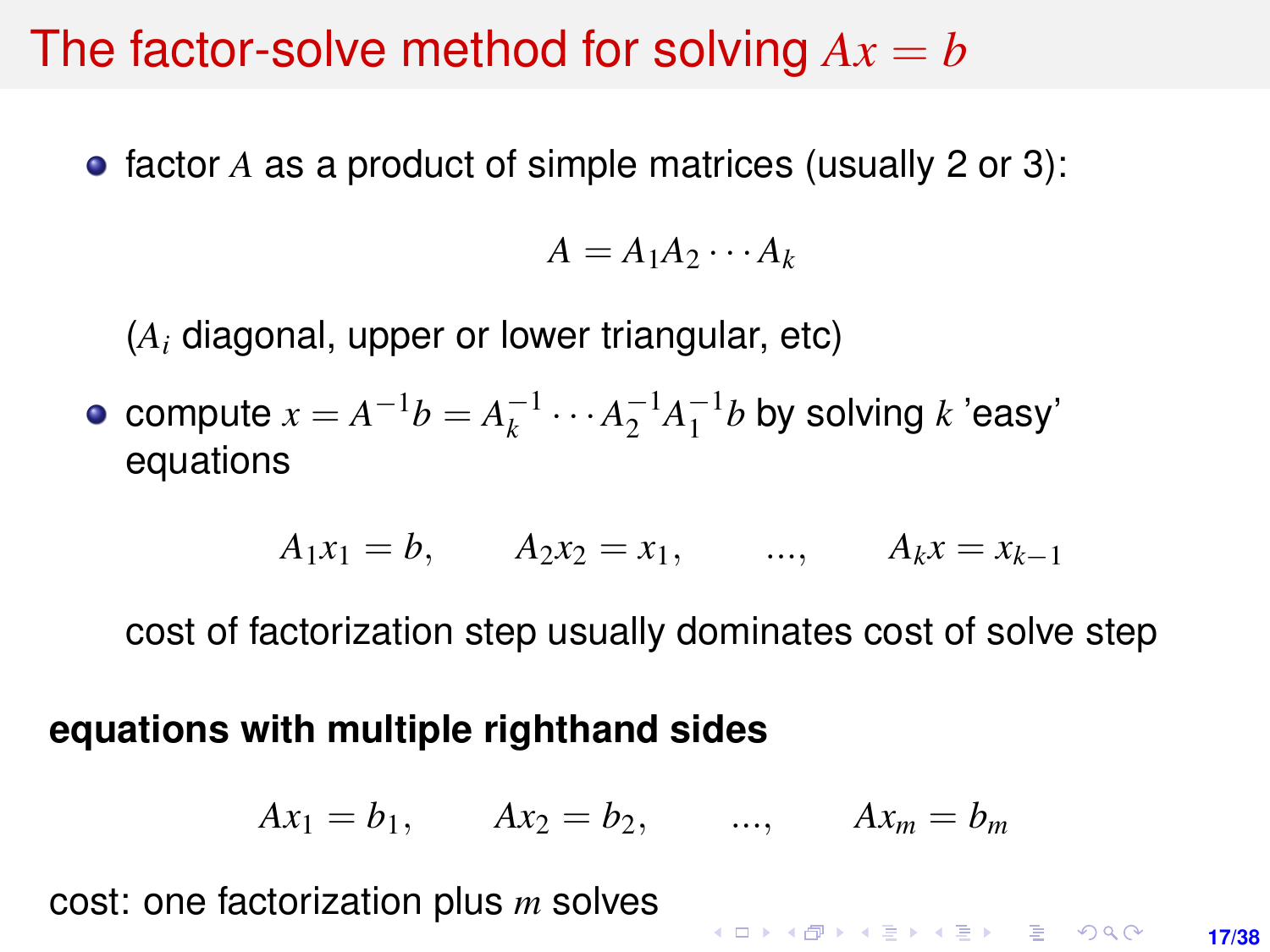# LU factorization

#### every nonsingular matrix *A* can be factored as

 $A = PLU$ 

with *P* a permutation matrix, *L* lower triangular, *U* upper triangular cost: (2/3)*n* <sup>3</sup> flops



cost:  $(2/3)n^3 + 2n^2 \approx (2/3)n^3$  for large *n*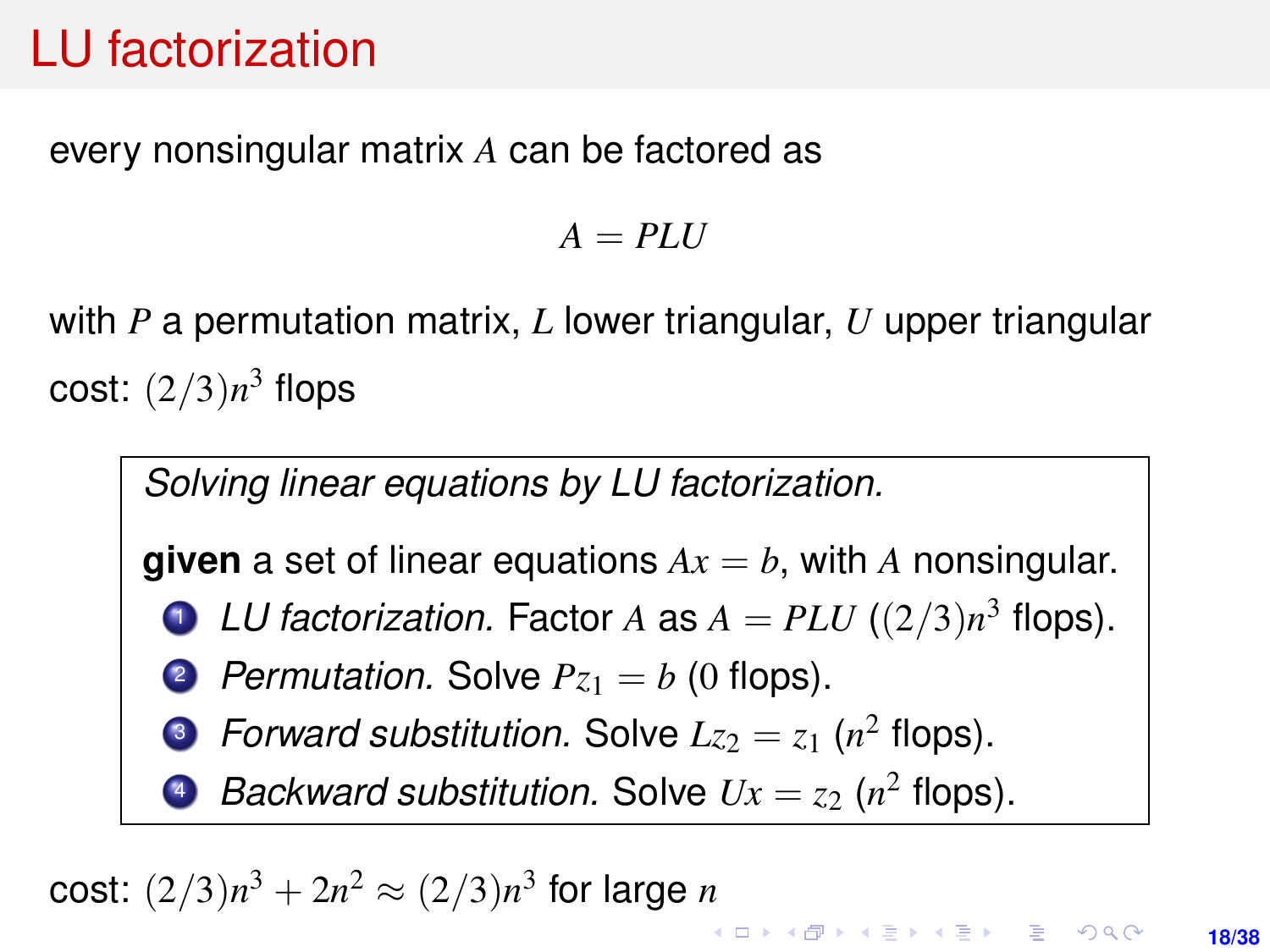#### **sparse LU factorization**

 $A = P_1 L U P_2$ 

- adding permutation matrix  $P_2$  offers possibility of sparser *L*, *U* (hence, cheaper factor and solve steps)
- $P_1$  and  $P_2$  chosen (heuristically) to yield sparse *L*, *U*
- choice of *P*<sup>1</sup> and *P*<sup>2</sup> depends on sparsity pattern and values of *A*
- cost is usually much less than  $(2/3)n^3$ ; exact value depends in a complicated way on *n*, number of zeros in *A*, sparsity pattern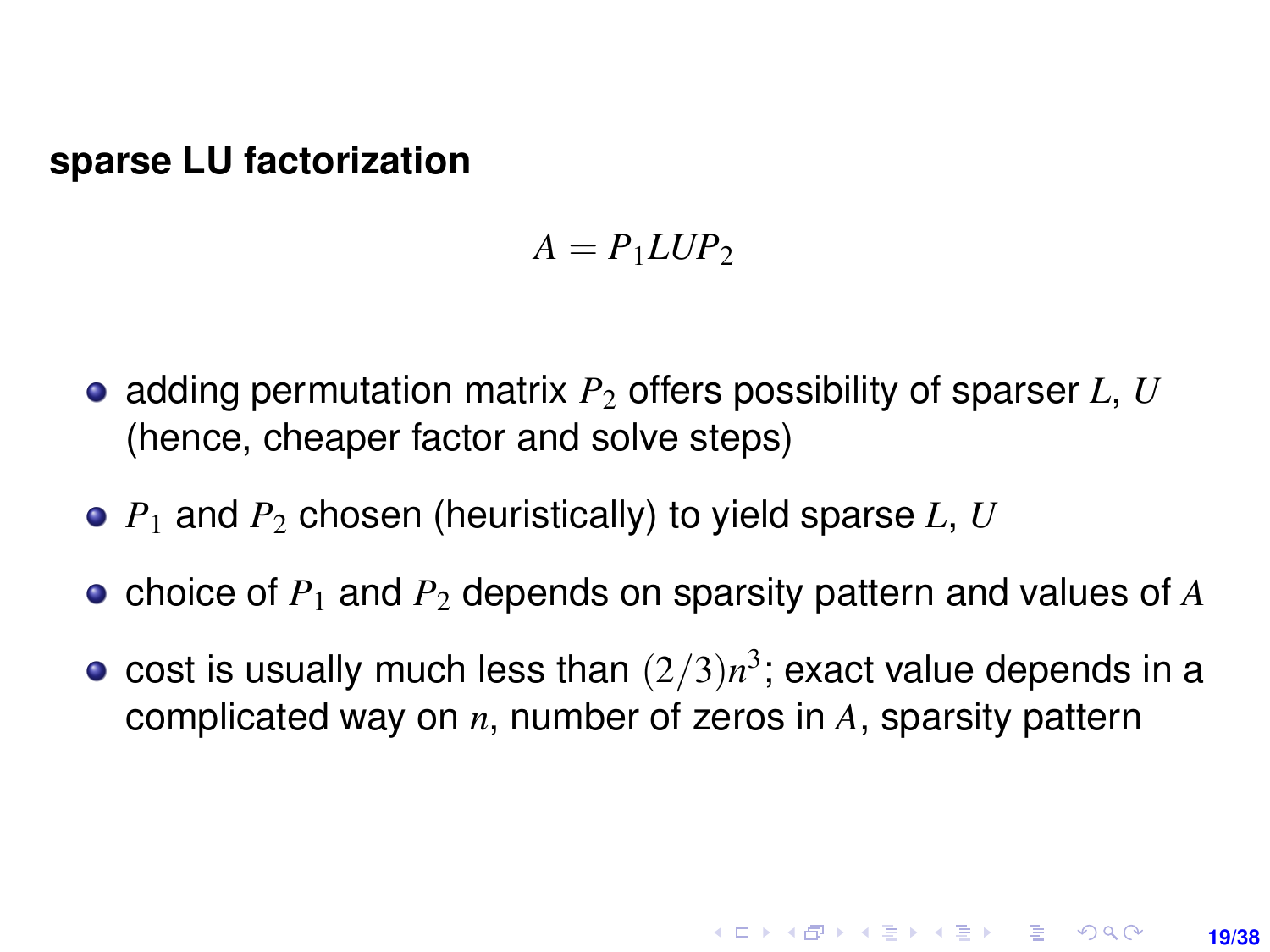# Cholesky factorization

every positive definite *A* can be factored as

 $A = LI^{T}$ 

with *L* lower triangular

cost: (1/3)*n* <sup>3</sup> flops



cost:  $(1/3)n^3 + 2n^2 \approx (1/3)n^3$  for large *n*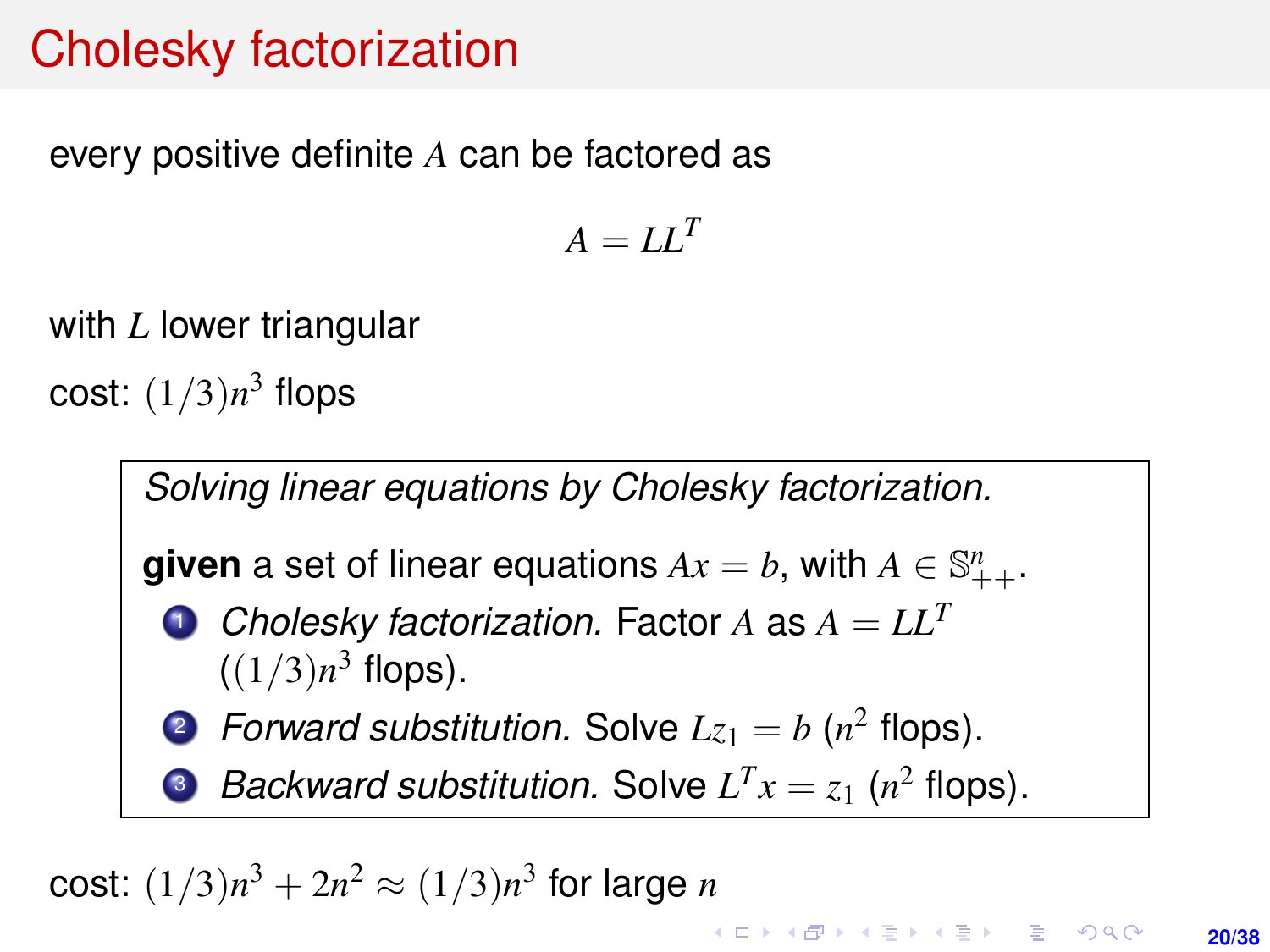**sparse Cholesky factorization**

$$
A = P L L^T P^T
$$

- adding permutation matrix *P* offers possibility of sparser *L*
- *P* chosen (heuristically) to yield sparse *L*
- choice of *P* only depends on sparsity pattern of *A* (unlike sparse LU)
- cost is usually much less than  $(1/3)n^3$ ; exact value depends in a complicated way on *n*, number of zeros in *A*, sparsity pattern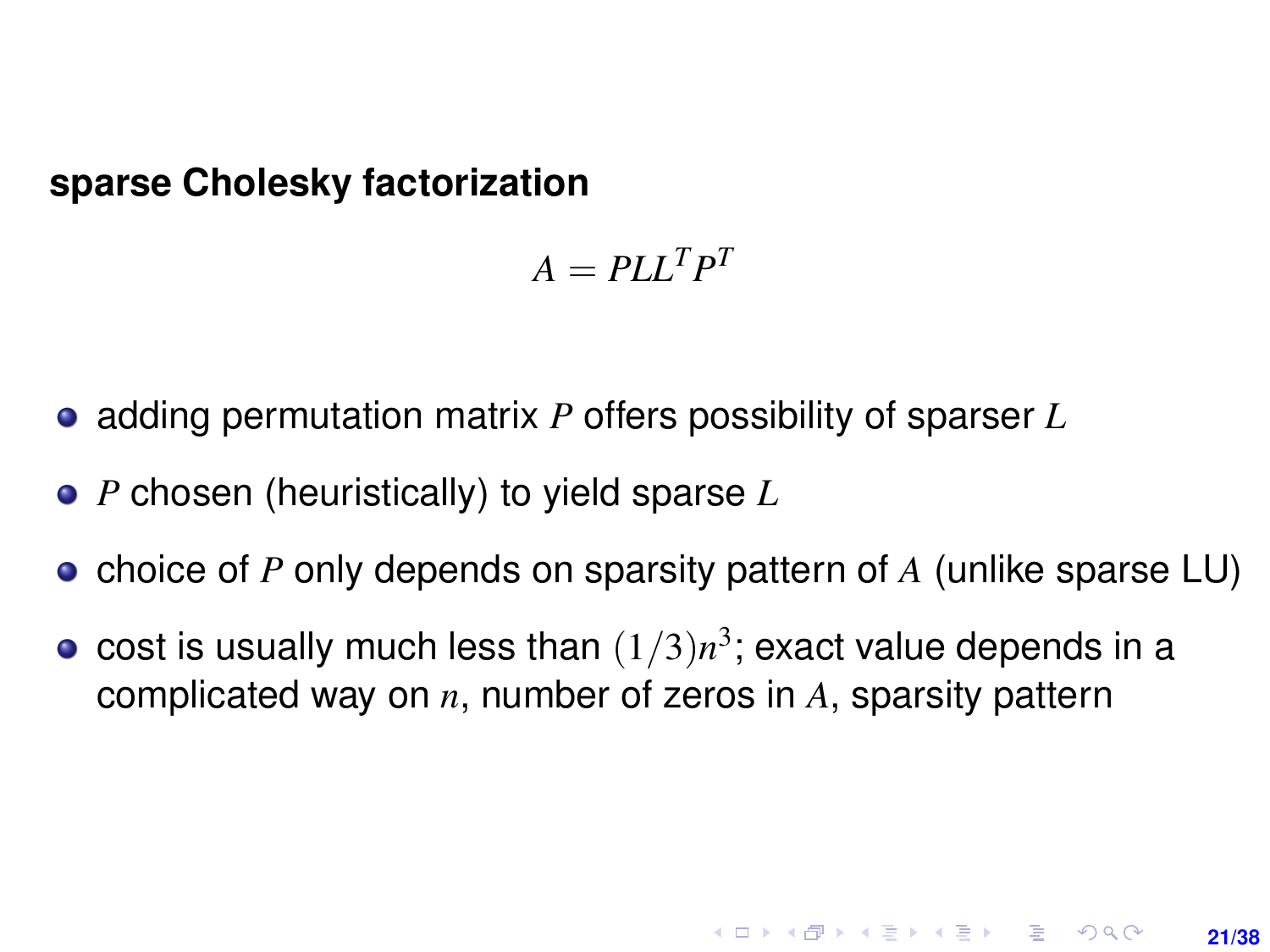# <span id="page-21-0"></span>LDL<sup>T</sup> factorization

every nonsingular symmetric matrix *A* can be factored as

 $A = PLDL<sup>T</sup>P<sup>T</sup>$ 

with *P* a permutation matrix, *L* lower triangular, *D* block diagonal with  $1 \times 1$  or  $2 \times 2$  diagonal blocks

cost: (1/3)*n* 3

- $\bullet$  cost of solving symmetric sets of linear equations by  $LDL<sup>T</sup>$ actorization:  $(1/3)n^3 + 2n^2 \approx (1/3)n^3$  for large *n*
- for sparse  $A$ , can choose  $P$  to yield sparse  $L$ ; cost  $\ll (1/3)n^3$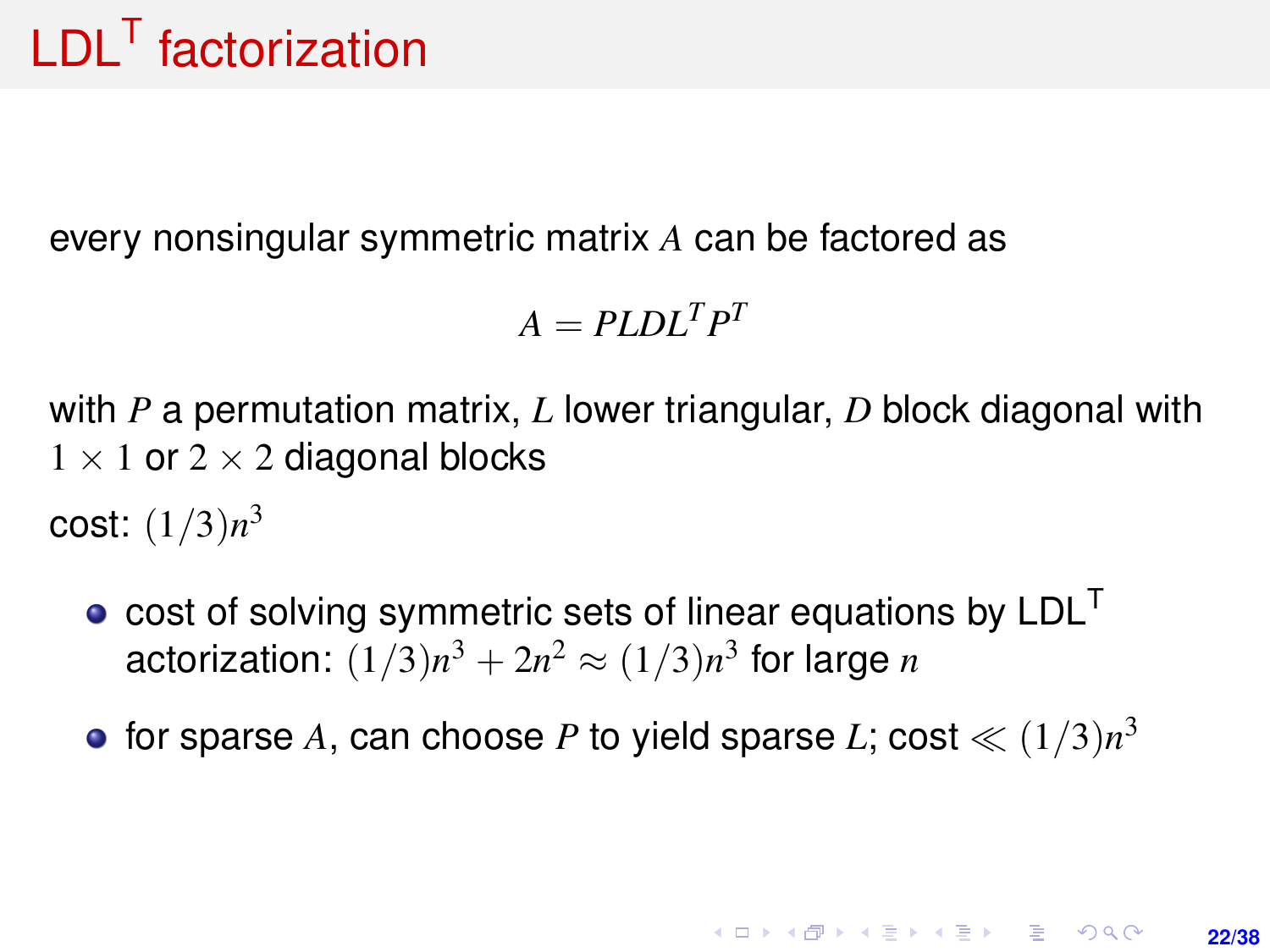### <span id="page-22-0"></span>Equations with structured sub-blocks

<span id="page-22-1"></span>
$$
\left[\begin{array}{cc} A_{11} & A_{12} \\ A_{21} & A_{22} \end{array}\right] \left[\begin{array}{c} x_1 \\ x_2 \end{array}\right] = \left[\begin{array}{c} b_1 \\ b_2 \end{array}\right] \tag{1}
$$

variables  $x_1 \in \mathbb{R}^{n_1}$  ,  $x_2 \in \mathbb{R}^{n_2}$  ; blocks  $A_{ij} \in \mathbb{R}^{n_i \times n_j}$ 

if  $A_{11}$  is nonsingular, can eliminate  $x_1$ :  $x_1 = A_{11}^{-1}(b_1 - A_{12}x_2)$ ; to compute  $x_2$ , solve

$$
(A_{22} - A_{21}A_{11}^{-1}A_{12})x_2 = b_2 - A_{21}A_{11}^{-1}b_1
$$

*Solving linear equations by block elimination.*

**given** a nonsingular set of linear equations [\(1\)](#page-22-1), with *A*<sup>11</sup> nonsingular.

• Form 
$$
A_{11}^{-1}A_{12}
$$
 and  $A_{11}^{-1}b_1$ .

**7** Form 
$$
S = A_{22} - A_{21}A_{11}^{-1}A_{12}
$$
 and  $\tilde{b} = b_2 - A_{21}A_{11}^{-1}b_1$ .

Determine  $x_2$  by solving  $Sx_2 = \tilde{b}$ .

Determine  $x_1$  $x_1$  [b](#page-23-0)y solving  $A_{11}x_1 = b_1 - A_{12}x_2$  $A_{11}x_1 = b_1 - A_{12}x_2$  $A_{11}x_1 = b_1 - A_{12}x_2$  $A_{11}x_1 = b_1 - A_{12}x_2$ [.](#page-0-0)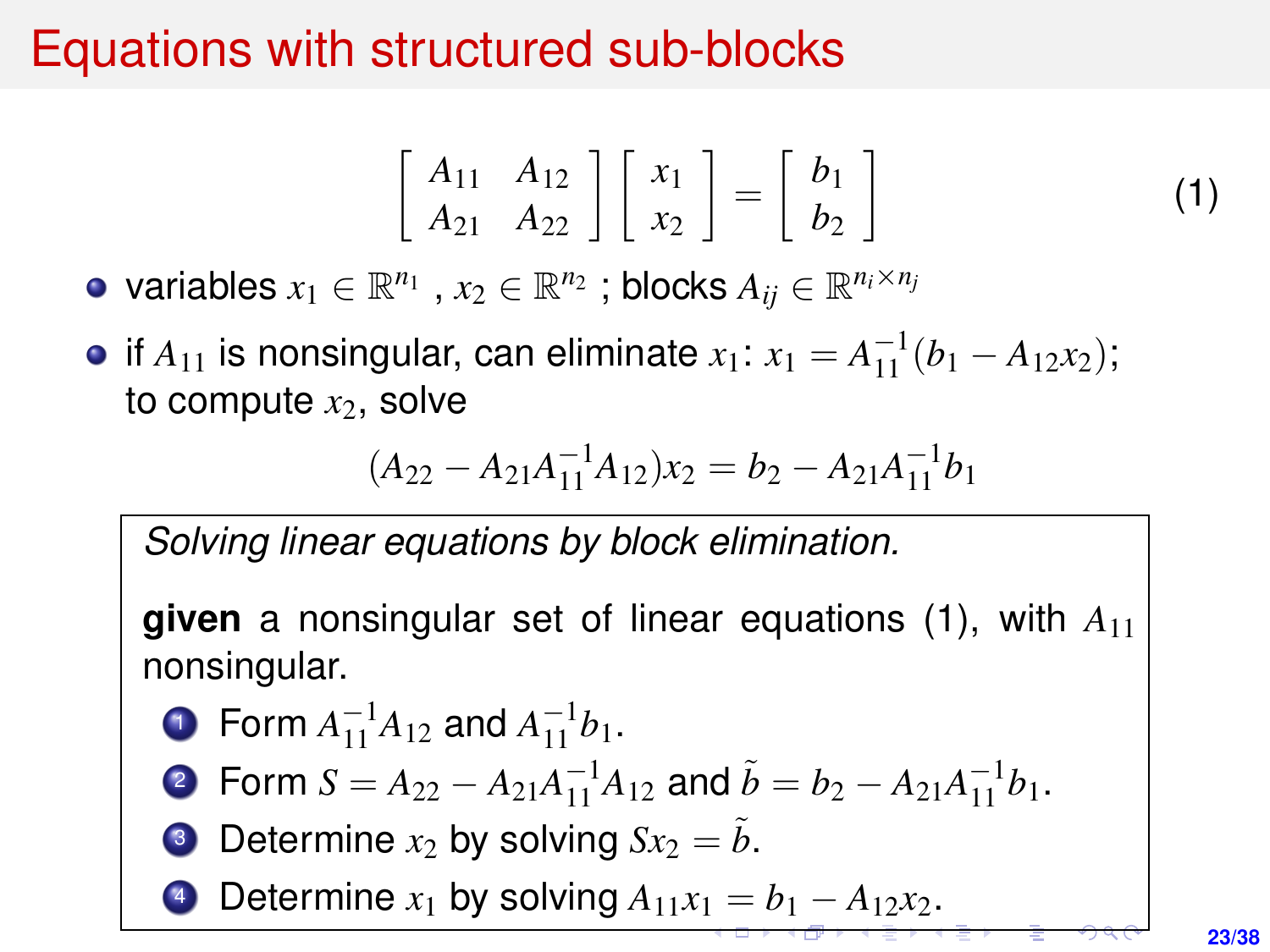#### <span id="page-23-0"></span>**dominant terms in flop count**

- step 1:  $f + n_2s$  (*f* is cost of factoring  $A_{11}$ ; *s* is cost of solve step)
- step 2:  $2n_2^2n_1$  (cost dominated by product of  $A_{21}$  and  $A_{11}^{-1}A_{12}$ )
- step 3: (2/3)*n* 3 2

total:  $f + n_2s + 2n_2n_1 + (2/3)n_2^3$ 

#### **examples**

general  $A_{11}$   $(f = (2/3)n_1^3$ ,  $s = 2n_1^2$ ): no gain over standard method

$$
\# \text{flops} = (2/3)n_1^3 + 2n_1^2n_2 + 2n_2^2n_1 + (2/3)n_2^3 = (2/3)(n_1 + n_2)^3
$$

block elimination is useful for structured  $A_{11}$   $(f \ll n^3)$ for example, diagonal  $(f = 0, s = n_1)$ : #flops  $\approx 2n_2^2n_1 + (2/3)n_2^3$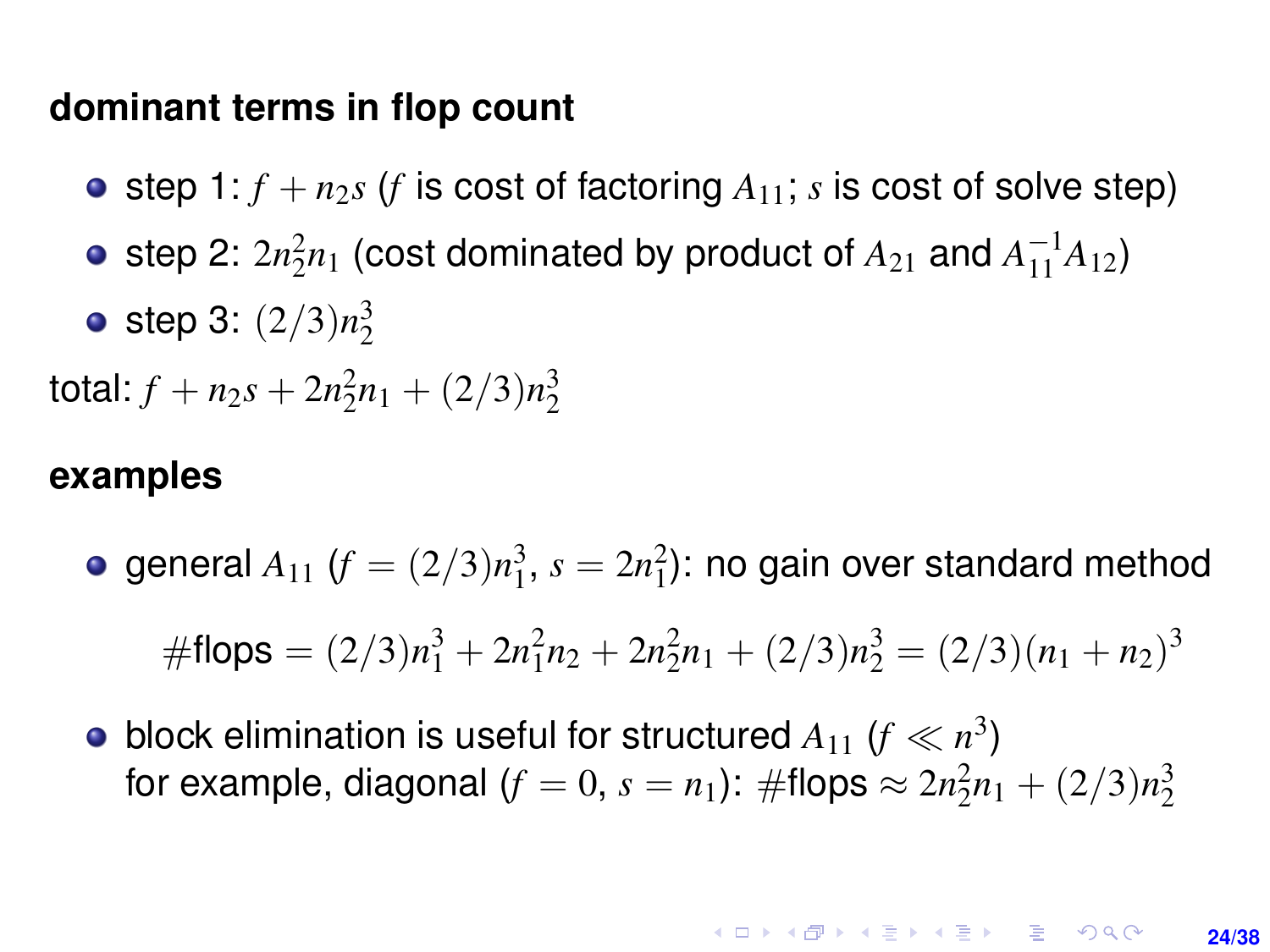#### Structured matrix plus low rank term

$$
(A + BC)x = b
$$

$$
\bullet\ A\in\mathbb{R}^{n\times n},\ B\in\mathbb{R}^{n\times p},\ C\in\mathbb{R}^{p\times n}
$$

• assume *A* has structure  $(Ax = b$  easy to solve)

first write as

$$
\left[\begin{array}{cc} A & B \\ C & -I \end{array}\right] \left[\begin{array}{c} x \\ y \end{array}\right] = \left[\begin{array}{c} b \\ 0 \end{array}\right]
$$

now apply block elimination: solve

$$
(I + CA^{-1}B)y = CA^{-1}b,
$$

then solve  $Ax = b - By$ 

this proves the **matrix inversion lemma**: if  $A$  and  $A + BC$  nonsingular,

$$
(A + BC)^{-1} = A^{-1} - A^{-1}B(I + CA^{-1}B)^{-1}CA^{-1}
$$

**25/38**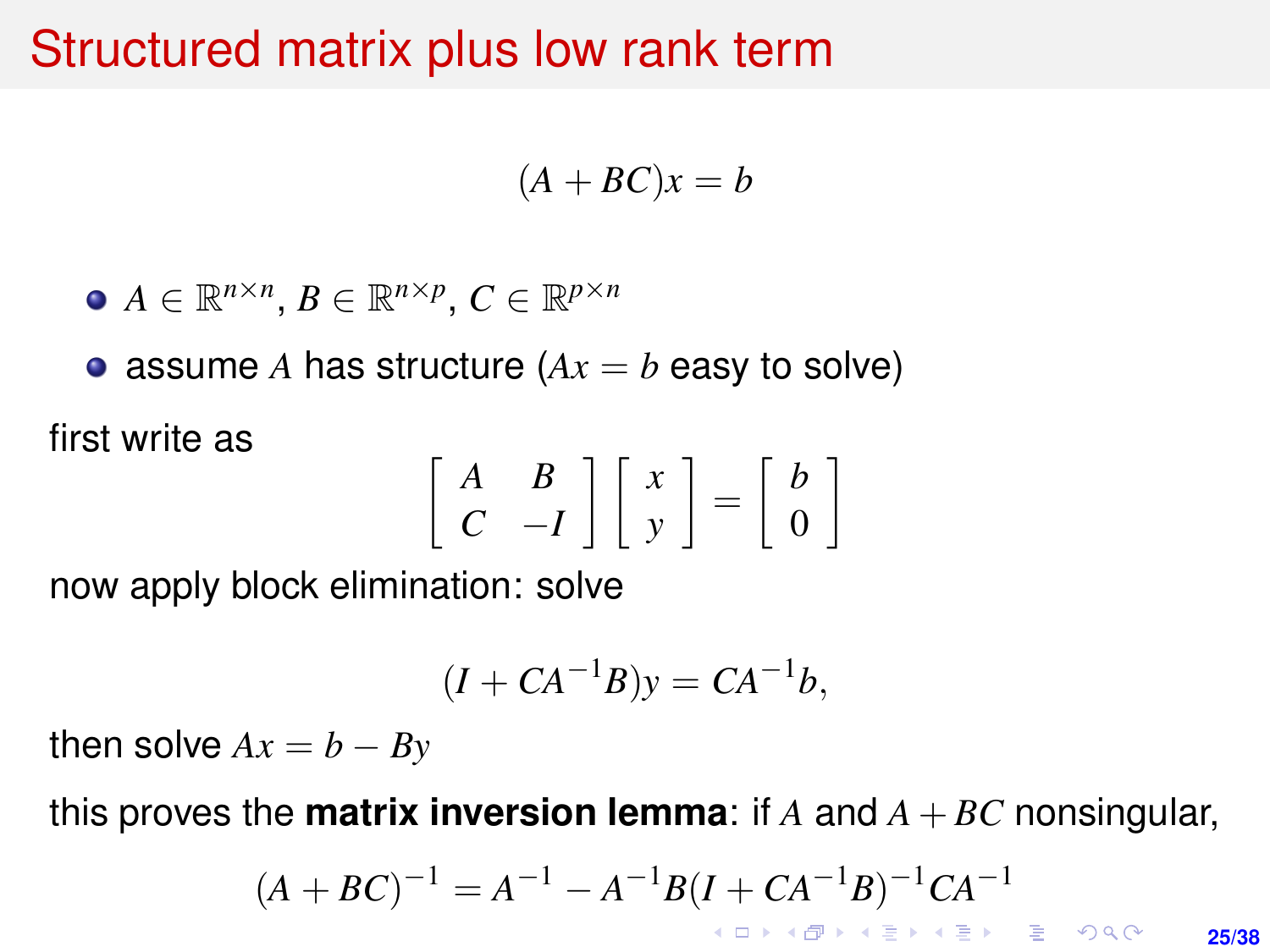**example**: *A* diagonal, *B*, *C* dense

- method 1: form  $D = A + BC$ , then solve  $Dx = b$ cost:  $(2/3)n^3 + 2pn^2$
- method 2 (via matrix inversion lemma): solve

<span id="page-25-0"></span>
$$
(I + CA^{-1}B)y = CA^{-1}b,
$$
 (2)

**KORKARK KERKER DRAM** 

**26/38**

then compute  $x = A^{-1}b - A^{-1}By$ 

total cost is dominated by [\(2\)](#page-25-0):  $2p^2n + (2/3)p^3$  (*i.e.*, linear in *n*)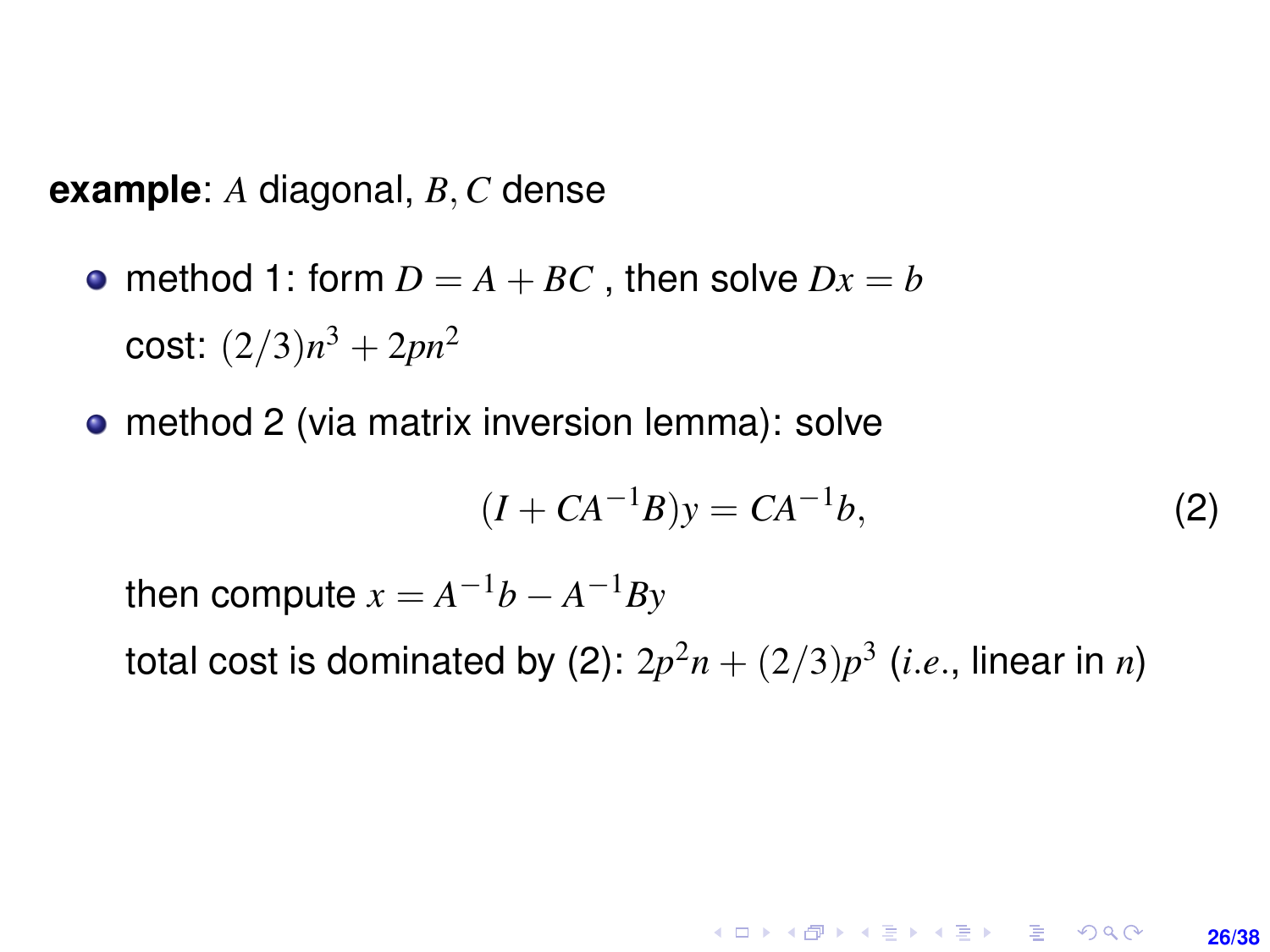#### Underdetermined linear equations

if  $A \in \mathbb{R}^{p \times n}$  with  $p < n$ , rank  $A = p$ ,

$$
\{x|Ax = b\} = \{Fz + \hat{x}|z \in \mathbb{R}^{n-p}\}
$$

- $\hat{x}$  is (any) particular solution
- columns of  $F \in \mathbb{R}^{n \times (n-p)}$  span nullspace of  $A$
- **•** there exist several numerical methods for computing *F* (QR factorization, rectangular LU factorization, ... )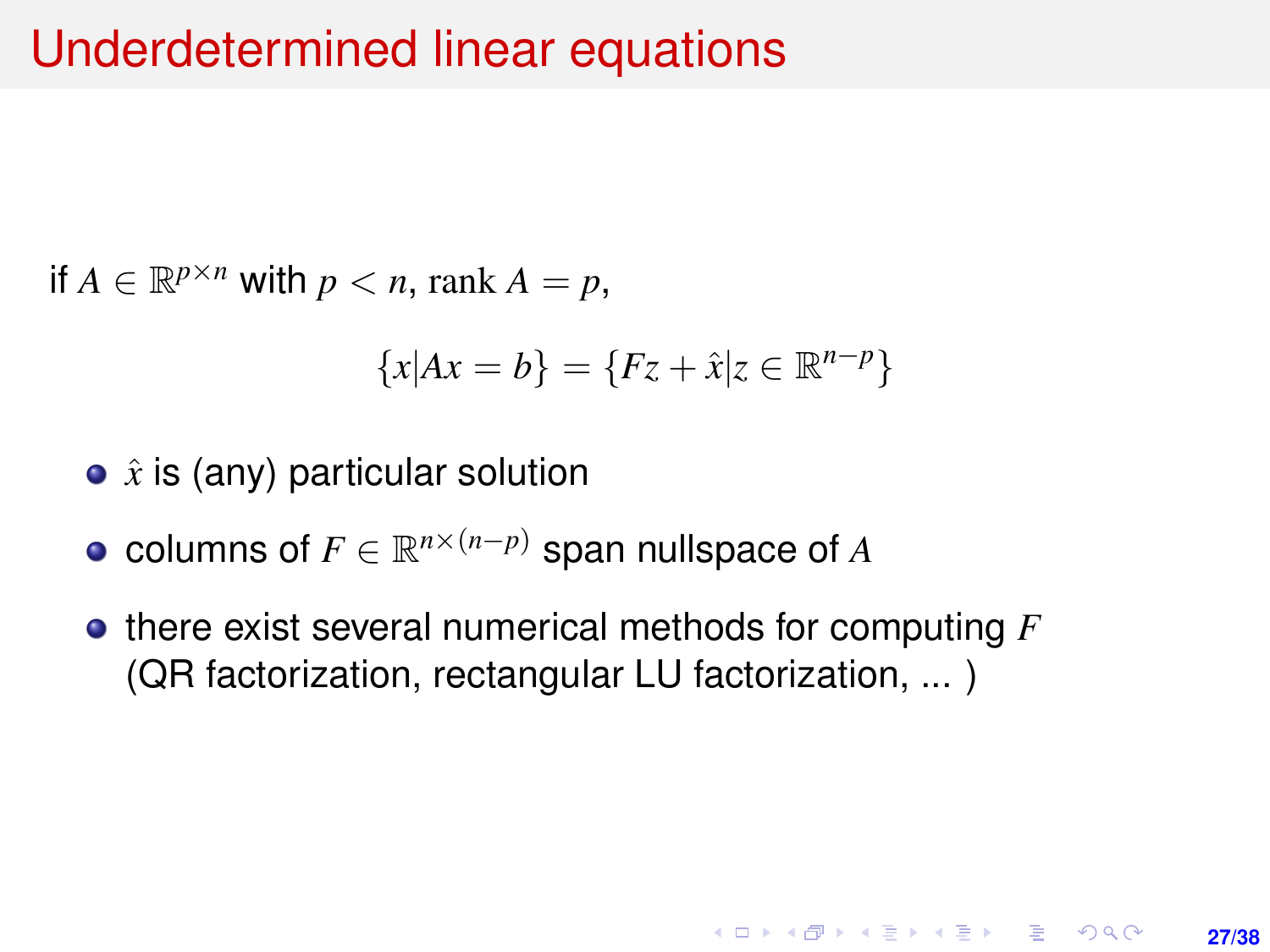### Sparse matries



- $A \in \mathbb{R}^{m \times n}$  is sparse if it has "enough zeros that it pays to take advantage ot them" (J. Wilkinson)
- $\bullet$  usually this means  $n_{NZ}$ , number of elements known to be nonzero, is small:  $n_{NZ} \ll mn$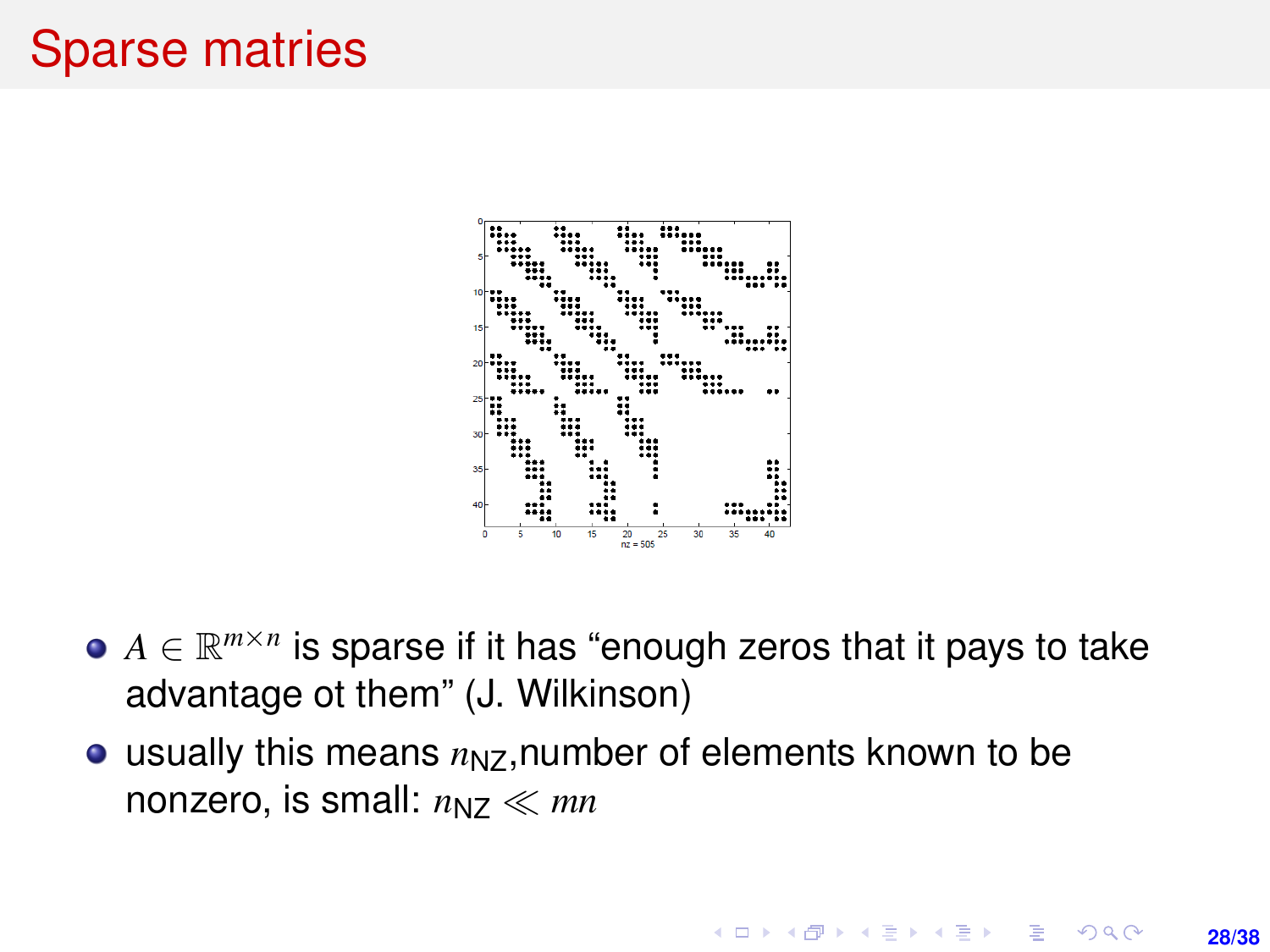sparse matrices can save memory and time

- storing  $A \in \mathbb{R}^{m \times n}$  using double precision numbers
	- dense: 8*mn* bytes
	- $-$  sparse:  $\approx 16n_{NZ}$  bytes or less, depending on storage format

**29/38**

KORK ERKER ERKER

- $\bullet$  operation  $y \leftarrow y + Ax$ 
	- dense: *mn* flops
	- $-$  sparse:  $n_{NZ}$  flops
- operation  $x \leftarrow T^{-1}x, T \in \mathbb{R}^{n \times n}$  triangular, nonsigular:
	- dense: *n* <sup>2</sup>/2 flops
	- $-$  sparse:  $n_{NZ}$  flops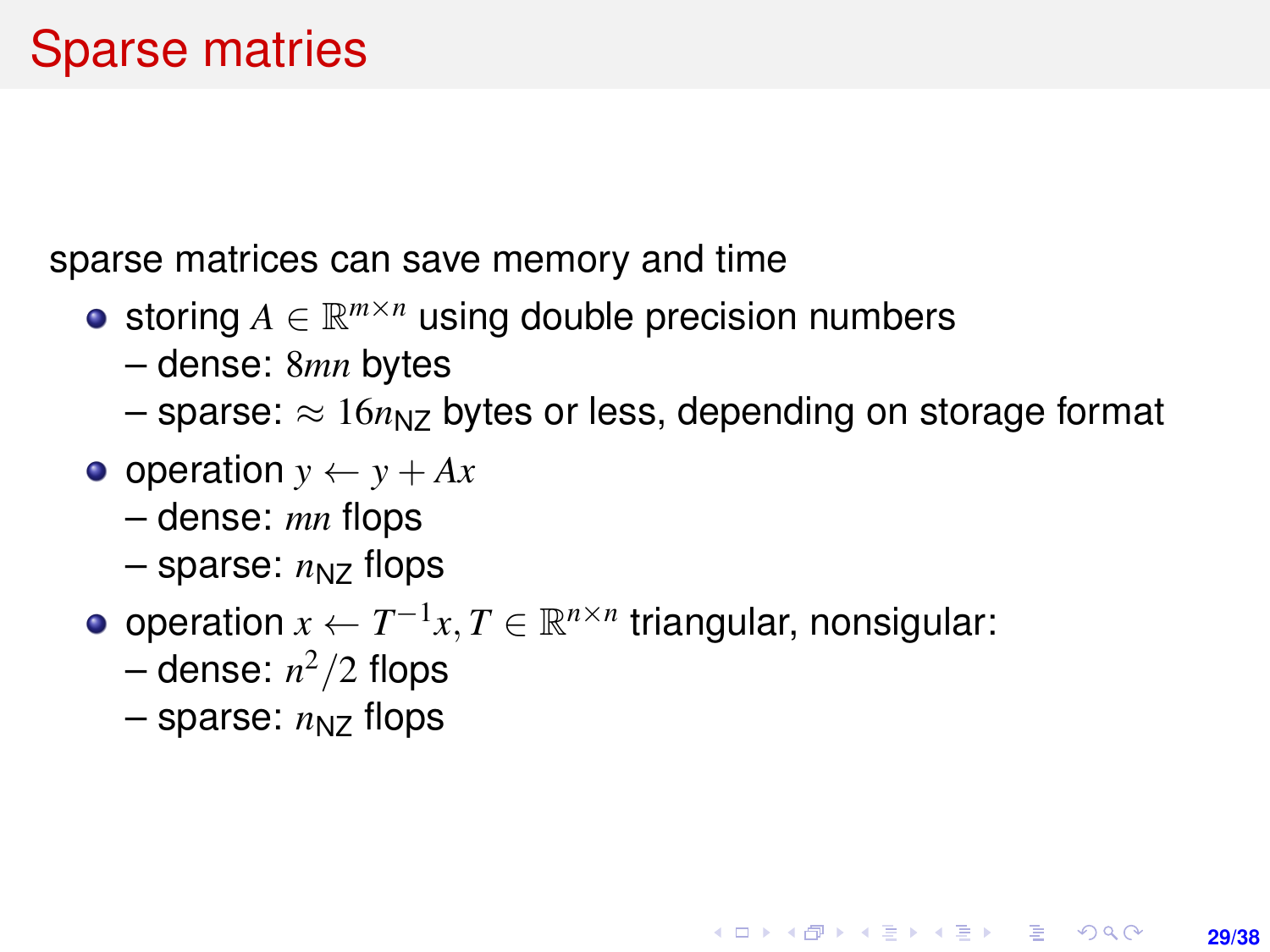- **o** several methods used
- **•** simplest (but typically not used) is to store the data as list of  $(i, j, A_{ii})$  triples
- column compressed format: an array of pairs  $(A_{ii}, i)$ , and an array of pointers into this array that indicate the start os a new column

**30/38**

**KORKARK A BIK BIKA A GA A GA A GA A BIKA A BIKA A BIKA A BIKA A BIKA A BIKA A BIKA A BIKA A BIKA A BIKA A BIKA** 

- for high end work, exotic data structures are used
- sadly, no universal standard (yet)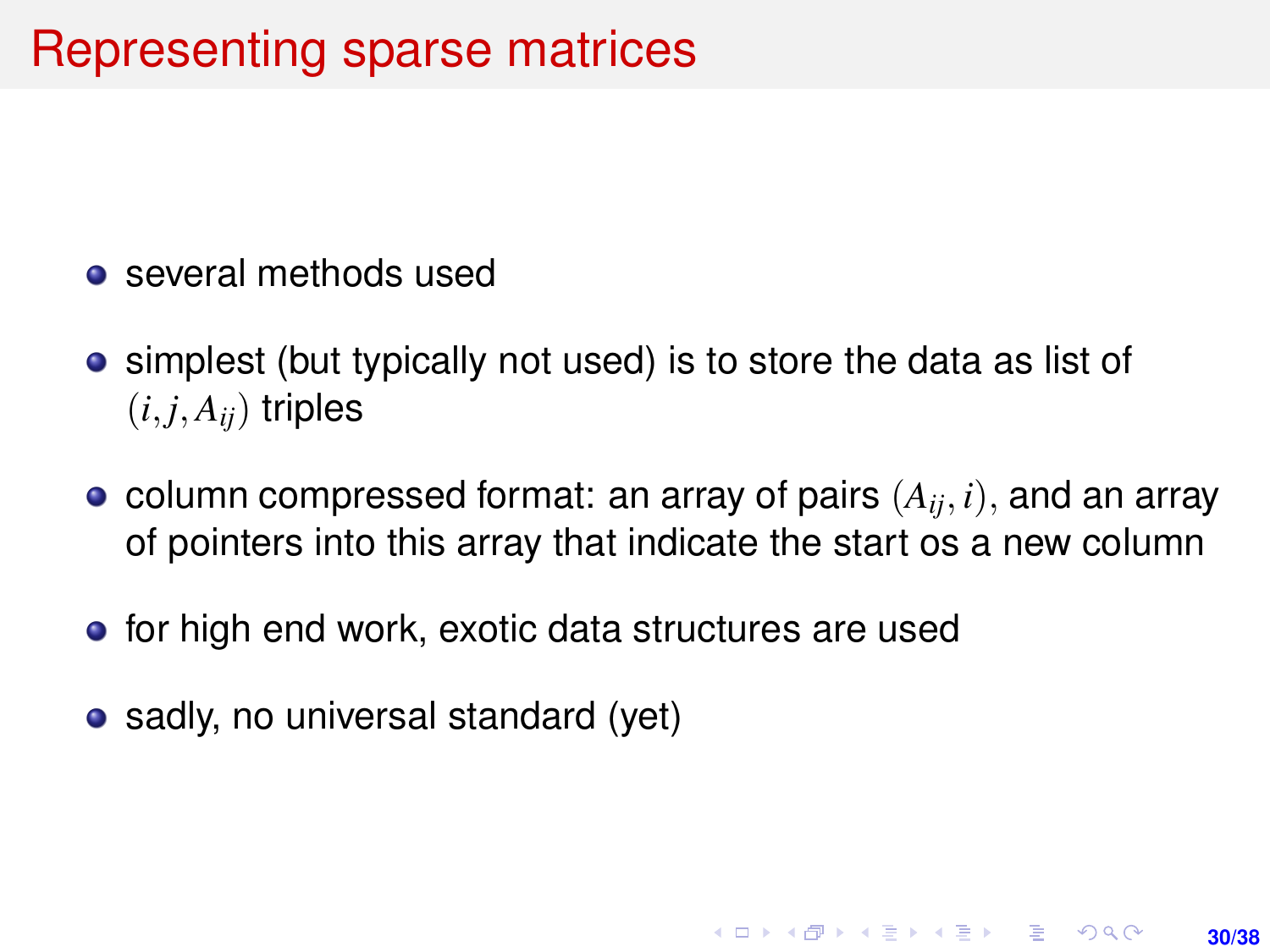#### Sparse BLAS?

sadly there is not (yet) a standard sparse matrix BLAS library the "official" *sparse BLAS*

> <http://www.netlib.org/blas/blast-forum> <http://math.nist.gov/spblas>

> > **31/38**

**KORKARK A BIK BIKA A GA A GA A GA A BIKA A BIKA A BIKA A BIKA A BIKA A BIKA A BIKA A BIKA A BIKA A BIKA A BIKA** 

- C++: Boost uBlas, Matrix Template Library, SparseLib++
- MKL from intel
- Pyhton: SciPy, PySparse, CVXOPT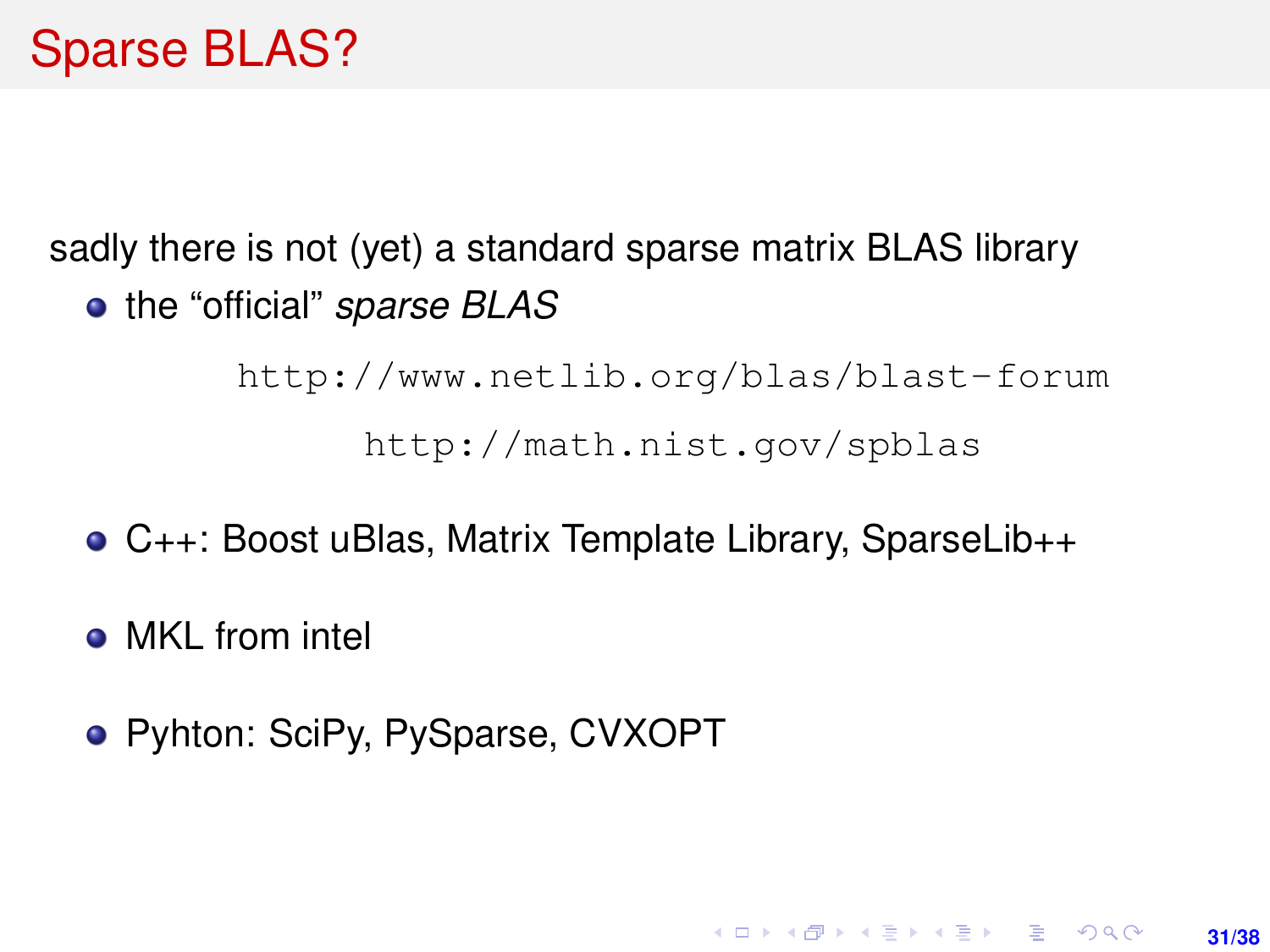library for factoring/solving systems with sparse matrices

• most comprehensive: SuiteSparse (Tim Davis)

```
http:
```
[//www.cise.ufl.edu.research/sparse/SuiteSparse](http://www.cise.ufl.edu.research/sparse/SuiteSparse)

- **o** others include SuperLU, TAUCS, SPOOLES
- typically include
	- $-A = PLL^T P^T$  Cholesky
	- $-A = PLDL<sup>T</sup>P<sup>T</sup>$  for symmetric indefinite systems
	- $-A = P_1 L U P_2^T$  for general (nonsymmetric) matrices
	- *P*, *P*1, *P*<sup>2</sup> are permutations or *orderings*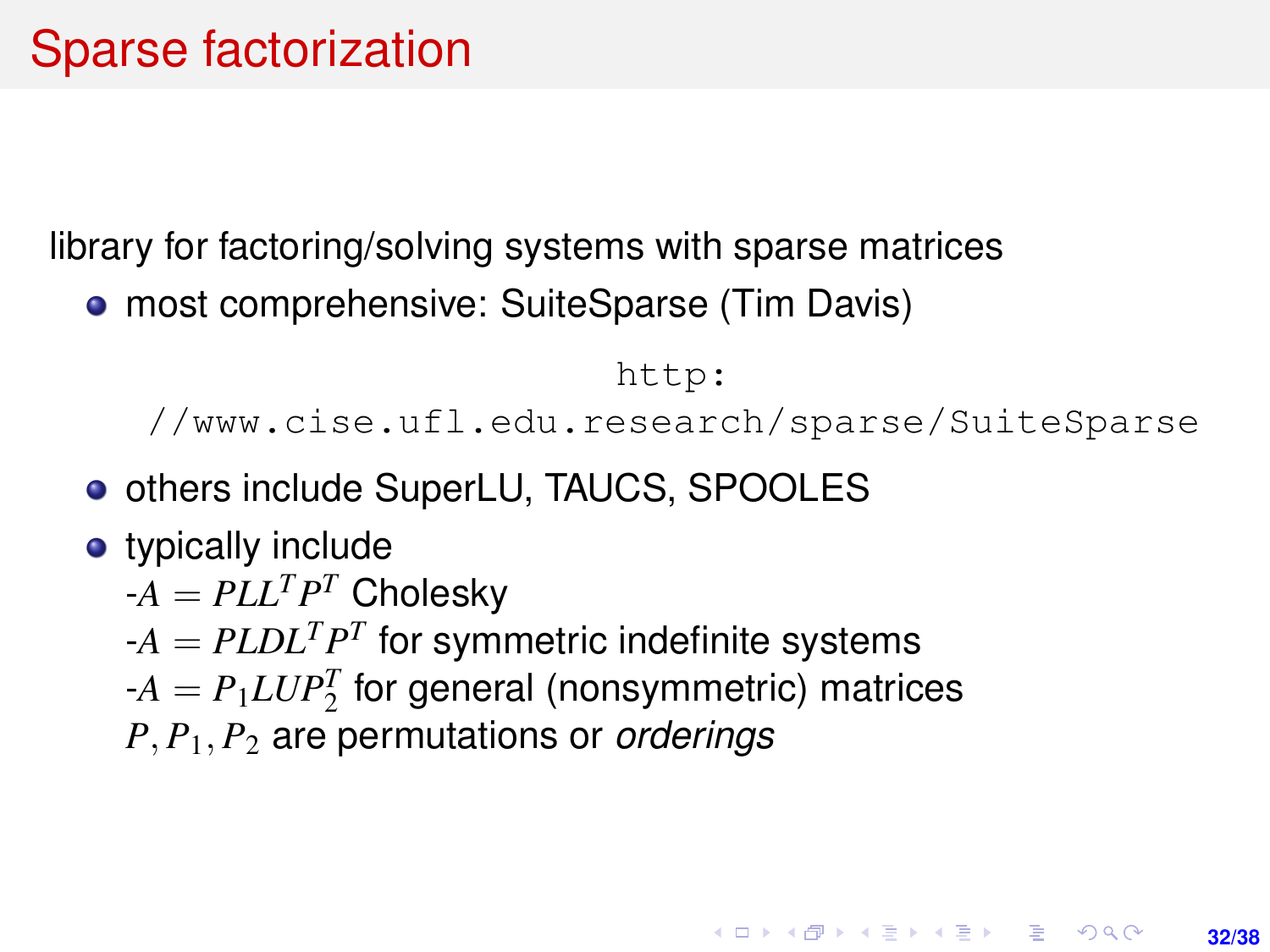# Sparse orderings

sparse orderings can have a *dramatic* effect on the sparsity of a factorization



- left: spy diagram of original NW arrow matrix
- **center: spy diagram of Cholesky factor with no permutation**  $(P = I)$
- right: spy diagram of Cholesky factor with the best permutation (permute  $1 \rightarrow n$ )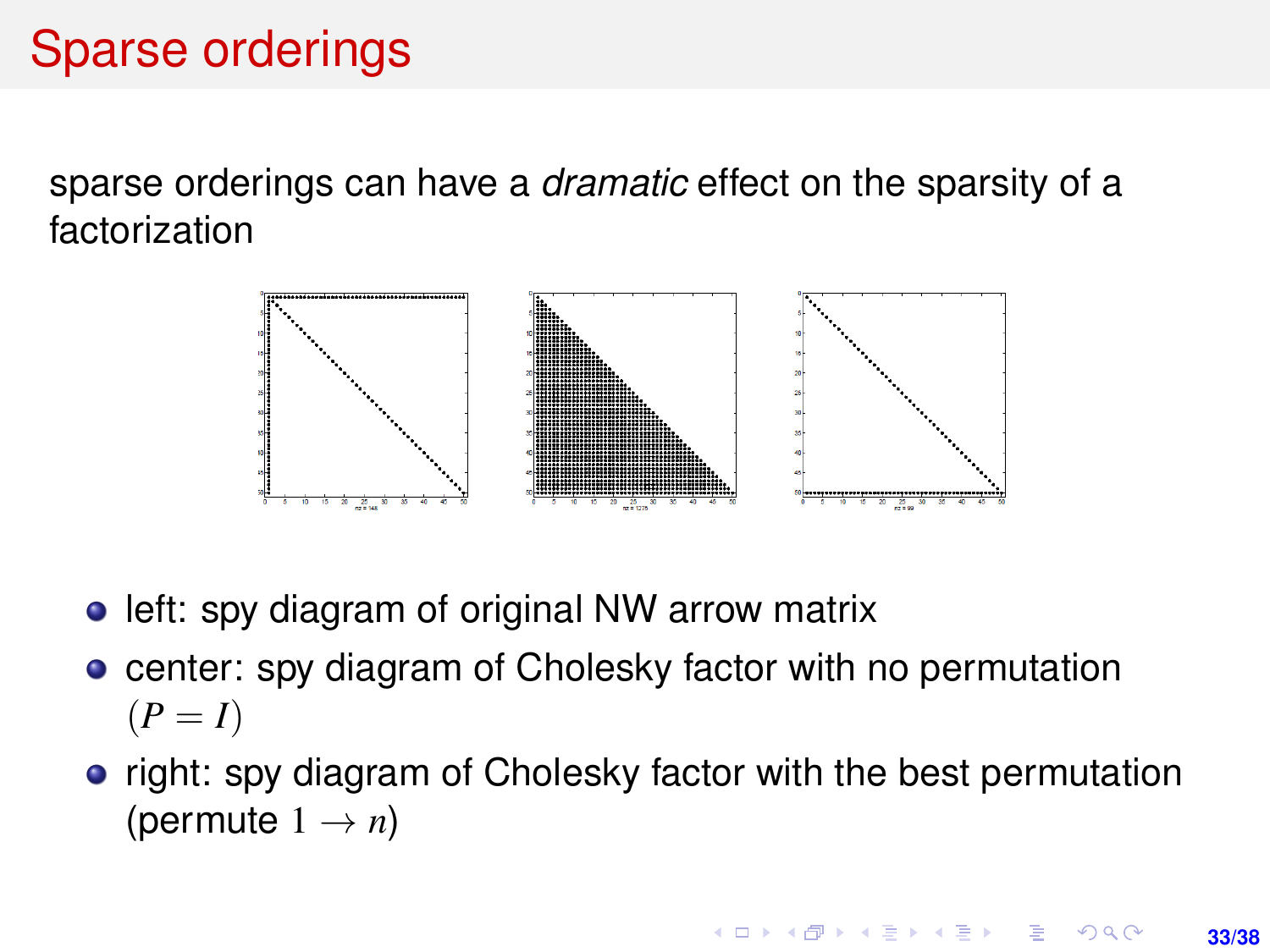- **e** general problem of choosing the ordering that produces the sparest factorization is hard
- but, several simple heuristics are very effective
- more exotic ordering methods, *e*.*g*., nested disection, can work very well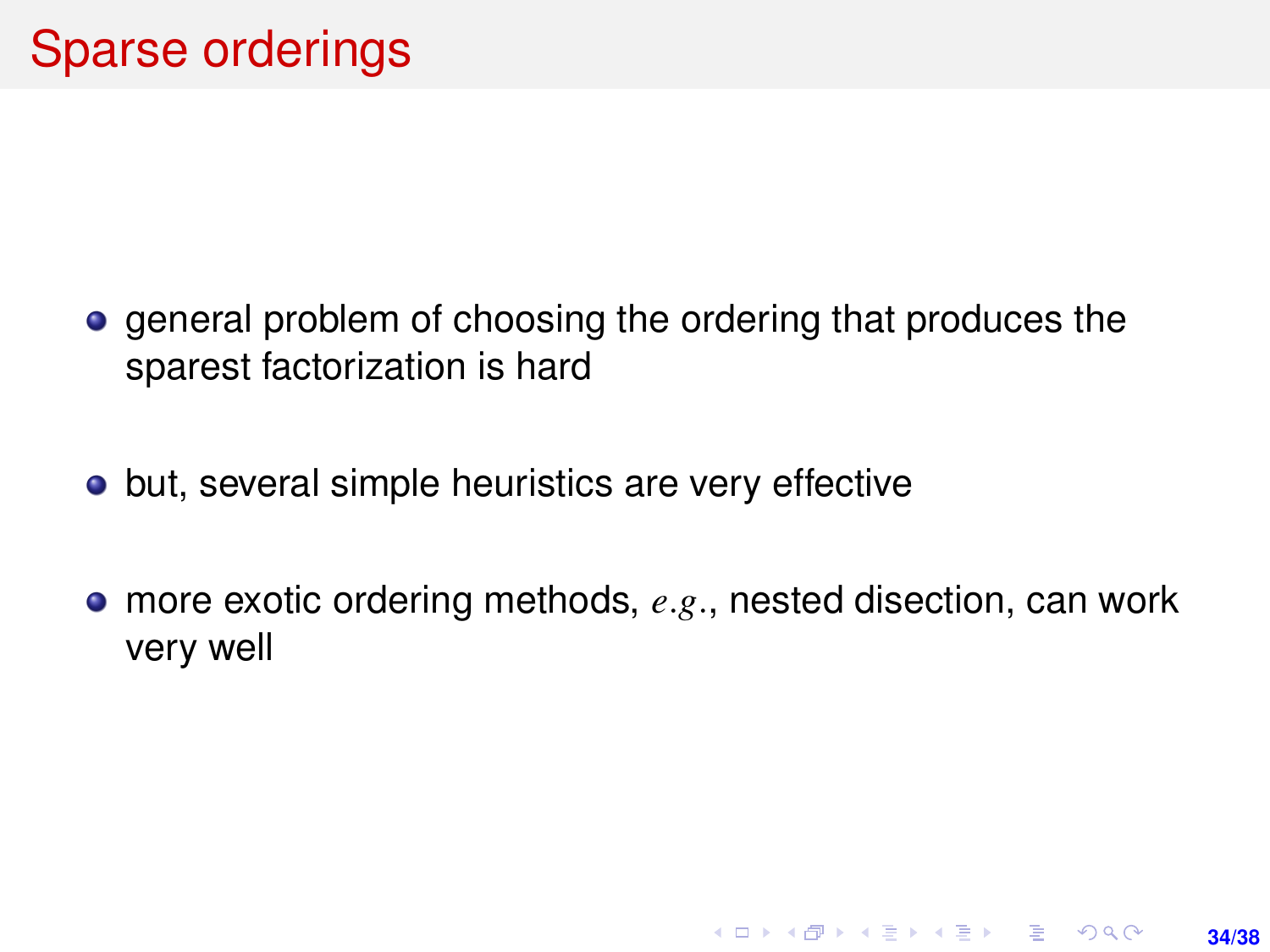- **•** for Cholesky factorization, the ordering can be chosen based only on the sparsity pattern of *A*, and *not* its numerical values
- facatorization can be divided into two stages: *symbolic* factorization and *numerical* factorization
	- when solving *multiple* linear systems with identical sparsity patterns, symbolic factorization can be computed just once
	- more effort can go into selecting an ordering, since it will be amortizzed across multiple numerical factorizations
- ordering for *LDL<sup>T</sup>* factorization usually has to be done on the fly, *i*.*e*., based on the data

**35/38**

**KORKARK A BIK BIKA A GA A GA A GA A BIKA A BIKA A BIKA A BIKA A BIKA A BIKA A BIKA A BIKA A BIKA A BIKA A BIKA**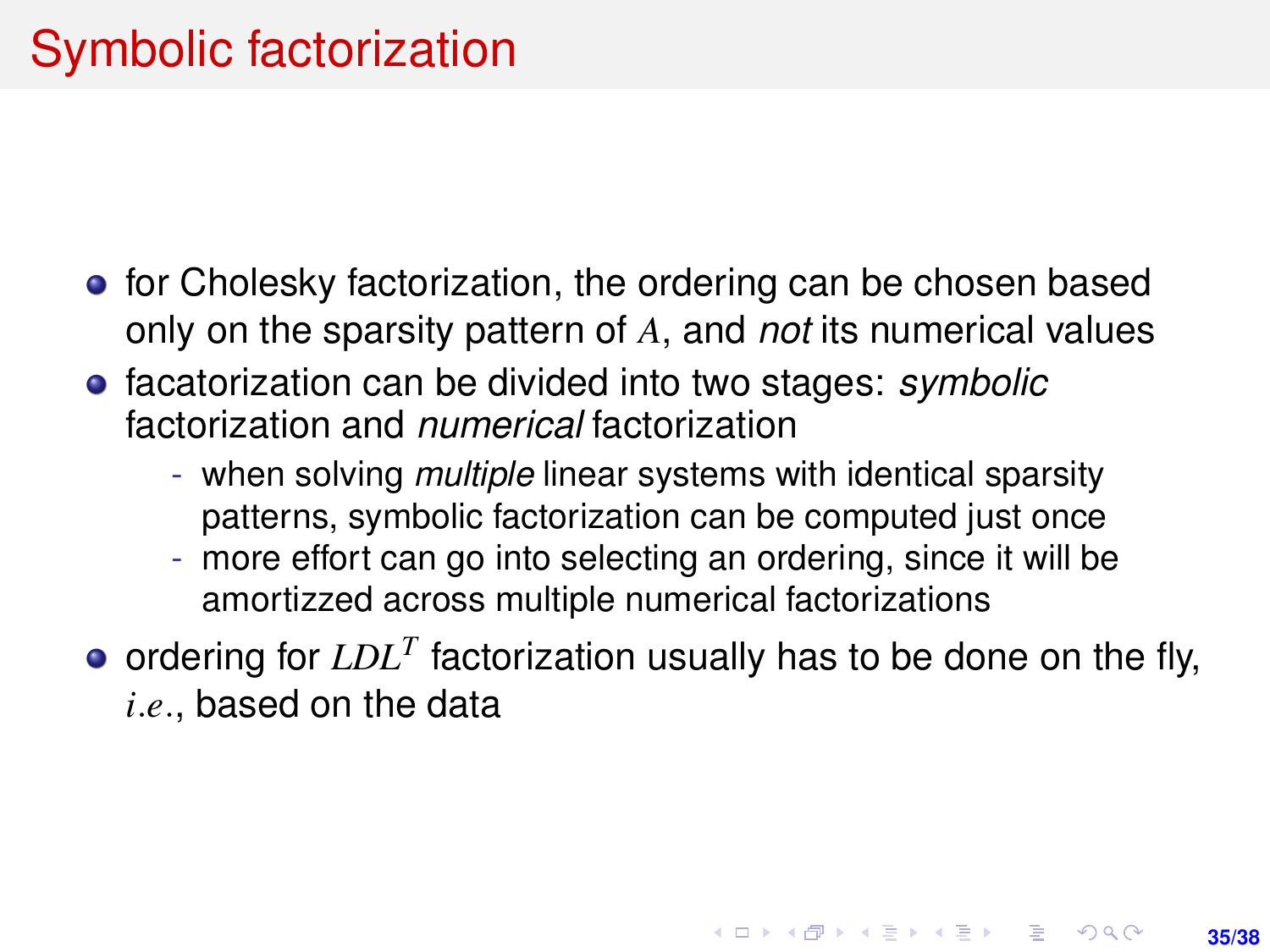# Computing dominant eigenpairs/singular pairs

#### Eigenvalue pairs

- ARPACK (eigs in matlab)
- **LOBPCG**
- Arrabit
- SLEPc

#### Singular value pairs

# • PROPACK, a good implementation is lansvd in

<http://www.math.nus.edu.sg/~mattohkc/NNLS.html>

### • LMSVD with warm-starting:

[https://ww2.mathworks.cn/matlabcentral/](https://ww2.mathworks.cn/matlabcentral/fileexchange/46875-lmsvd-m) [fileexchange/46875-lmsvd-m](https://ww2.mathworks.cn/matlabcentral/fileexchange/46875-lmsvd-m)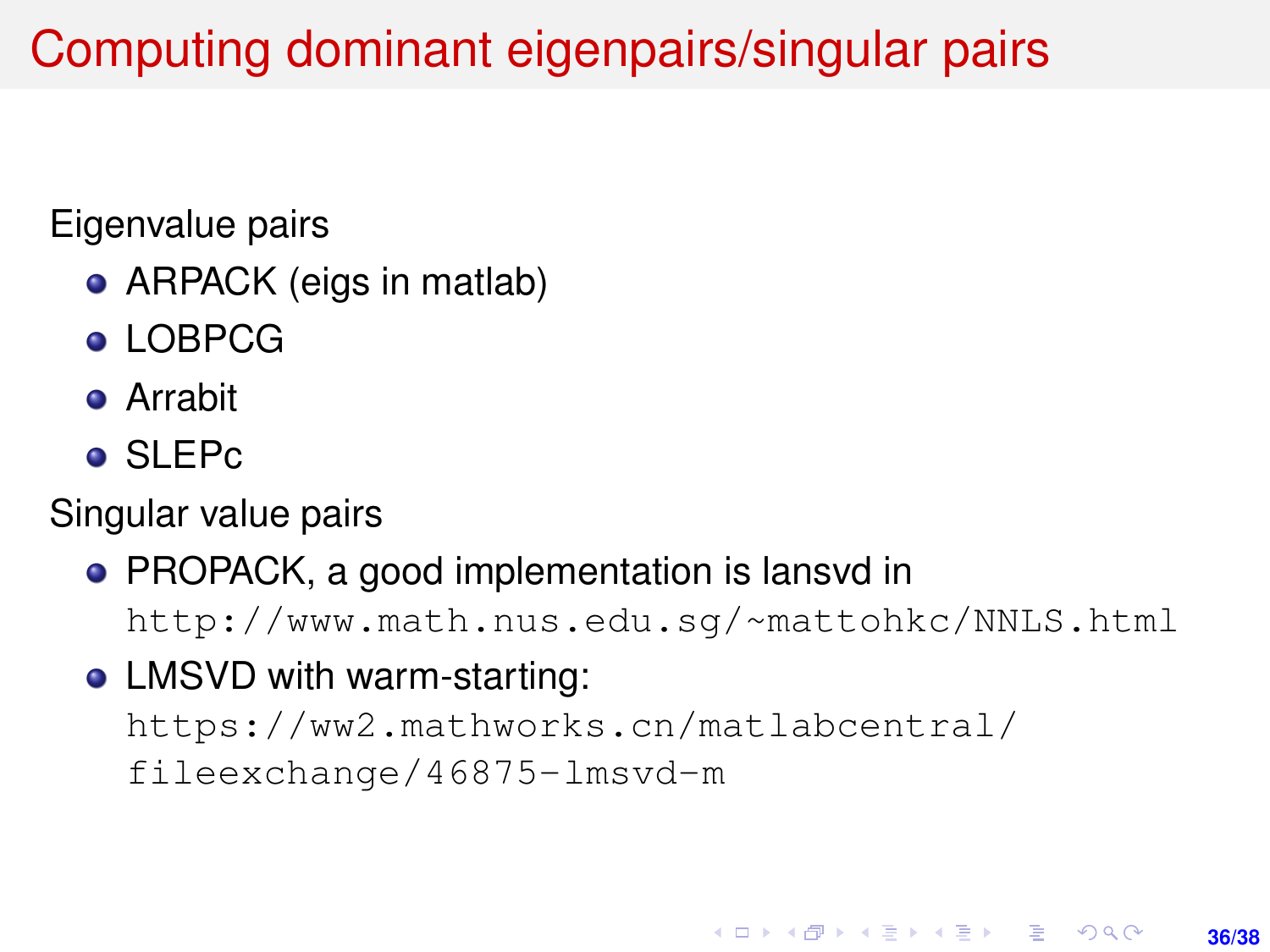## Other plantform of Lapack

#### Parallel and distributed computation

**•** Scalapack

<http://www.netlib.org/scalapack/>

**•** Elemental

<https://github.com/elemental/Elemental>

**37/38**

**KORKARK A BIK BIKA A GA A GA A GA A BIKA A BIKA A BIKA A BIKA A BIKA A BIKA A BIKA A BIKA A BIKA A BIKA A BIKA** 

GPU:

**• MAGMA** 

<http://icl.cs.utk.edu/magma/>

**• PLASMA** 

<https://bitbucket.org/icl/plasma>